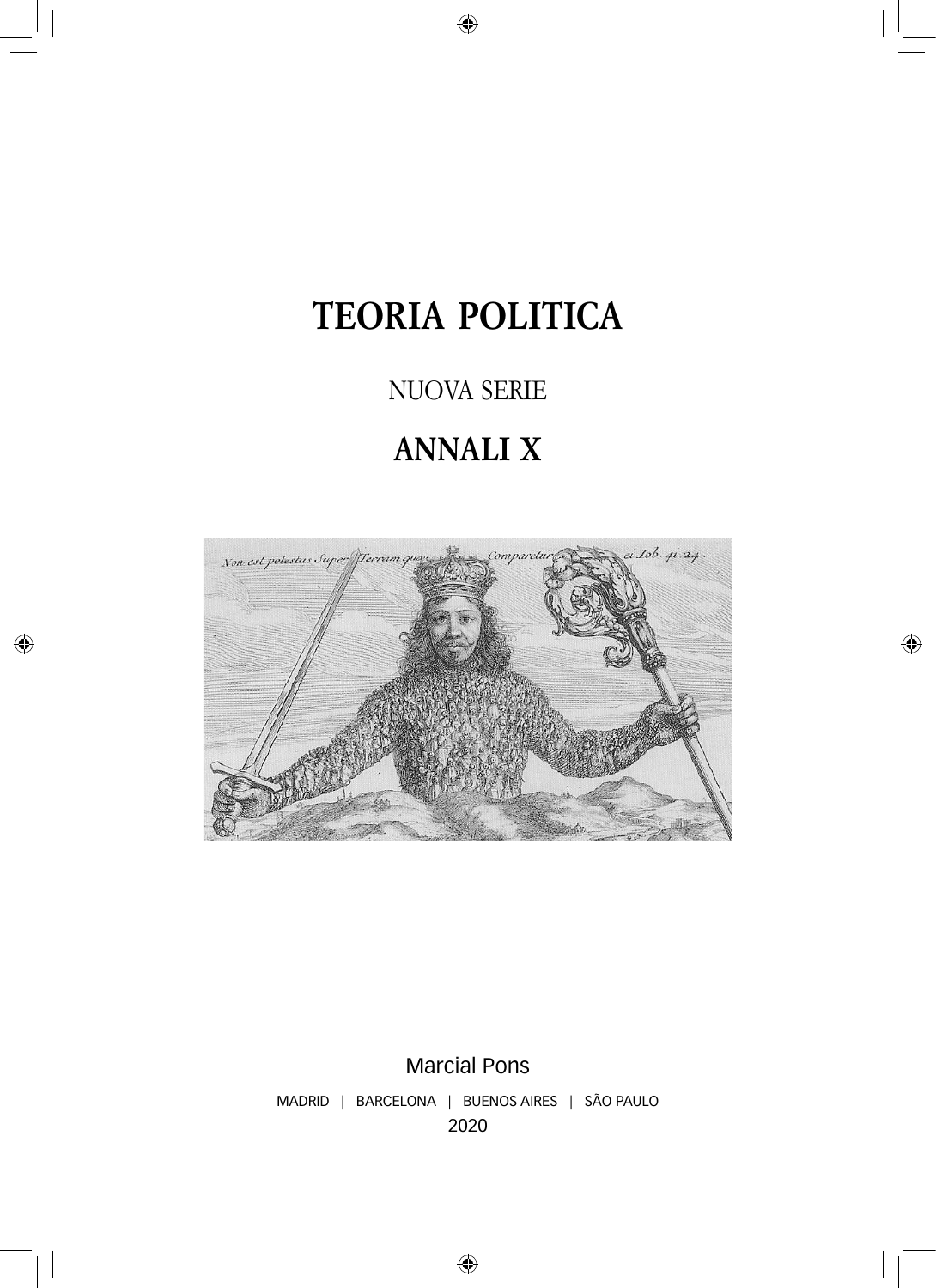### **Indice**

|                                                                         | pag. |
|-------------------------------------------------------------------------|------|
| Dieci anni. In questo numero. Nei prossimi numeri. Invito a contribuire |      |
|                                                                         | 25   |
|                                                                         | 39   |

#### **Oltre lo stato rappresentativo?**

*Beyond Representative State*

| Isabel Lifante Vidal, A vueltas con la prohibición del mandato imperativo          | 61  |
|------------------------------------------------------------------------------------|-----|
| Francisco J. Laporta, Sobre la remota existencia del pueblo y otras incógnitas del |     |
|                                                                                    | 85  |
|                                                                                    | 103 |
| Valentina Pazé, Chi non è, e chi non vuole essere, rappresentato                   | 123 |
| Manuela Albertone, Le ragioni della rappresentanza politica. Una prospettiva       |     |
|                                                                                    | 139 |
| Carlo Ferruccio Ferrajoli, Come esautorare il parlamento. Un caso esemplare del    |     |
|                                                                                    | 155 |

#### **I confini nell'età globale**

*Borders in Global Age*

| Maria Rosaria Ferrarese, Tra rafforzamenti e indebolimenti. Il contraddittorio statu-     |     |
|-------------------------------------------------------------------------------------------|-----|
|                                                                                           | 191 |
| Enrico Grosso, Il ruolo del confine nelle trasformazioni della nozione giuridica di       |     |
|                                                                                           | 207 |
| Dario Gentili, Hic sunt leones. Confine/Frontiera: genealogia politica di un disposi-     |     |
|                                                                                           | 235 |
| Giorgio Grappi, Logistica e Stato nel presente globale. Sovranità, corridoi, confini      | 247 |
| Enrica Rigo, La straniera. Mobilità, confini e riproduzione sociale oltre lo straniero di |     |
|                                                                                           | 263 |
| Ermanno Vitale, Politiche migratorie, tra distruzione e eclissi della ragione             | 277 |

#### **Saggi**

#### *Essays*

| Antonio Campati, La «democrazia immediata»: prospettive a confronto                | 297 |
|------------------------------------------------------------------------------------|-----|
| Mauro Barberis, Gabriele Giacomini, La neo-intermediazione populista. Popolo,      |     |
|                                                                                    | 317 |
| Damiano Palano, I due volti della democrazia diretta. Note per la genealogia di un |     |
|                                                                                    | 341 |
| Francescomaria Tedesco, Terrorismo, terrore, sovranità. Su un rapporto di recipro- |     |
|                                                                                    | 363 |
|                                                                                    |     |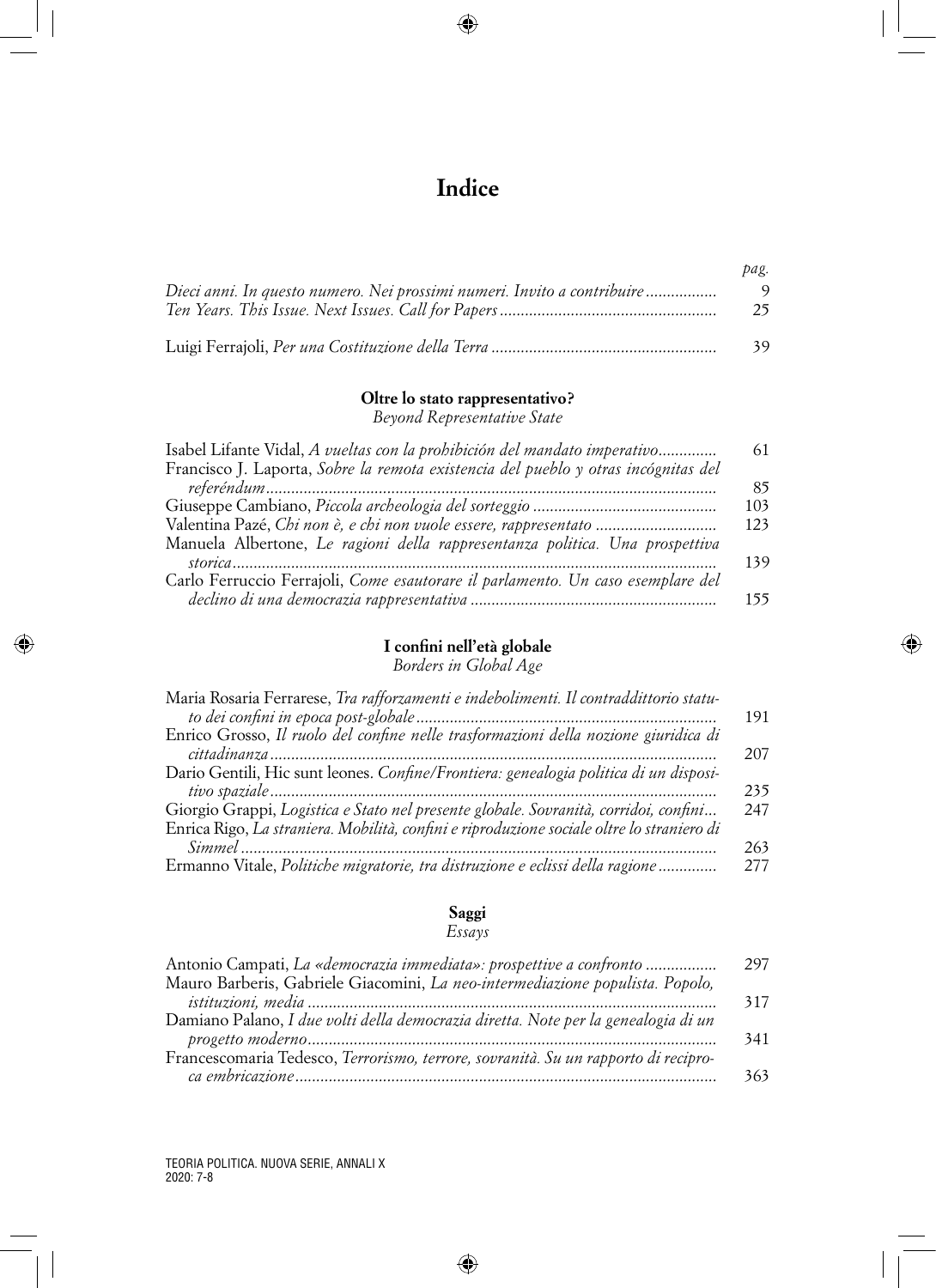#### **Per Remo Bodei. Letture di Dominio e sottomissione**

*For Remo Bodei. Reading* Dominio e sottomissione

Tomaso Cavallo, *Lontane radici, lontane ferite. All'origine di* Dominio e sottomis-

|                                                                      | 381 |
|----------------------------------------------------------------------|-----|
|                                                                      | 391 |
|                                                                      | 399 |
| Pasqualino Masciarelli, Servo e signore nello specchio di Remo Bodei | 405 |
|                                                                      | 415 |
|                                                                      | 425 |
|                                                                      | 429 |
|                                                                      | 435 |
|                                                                      |     |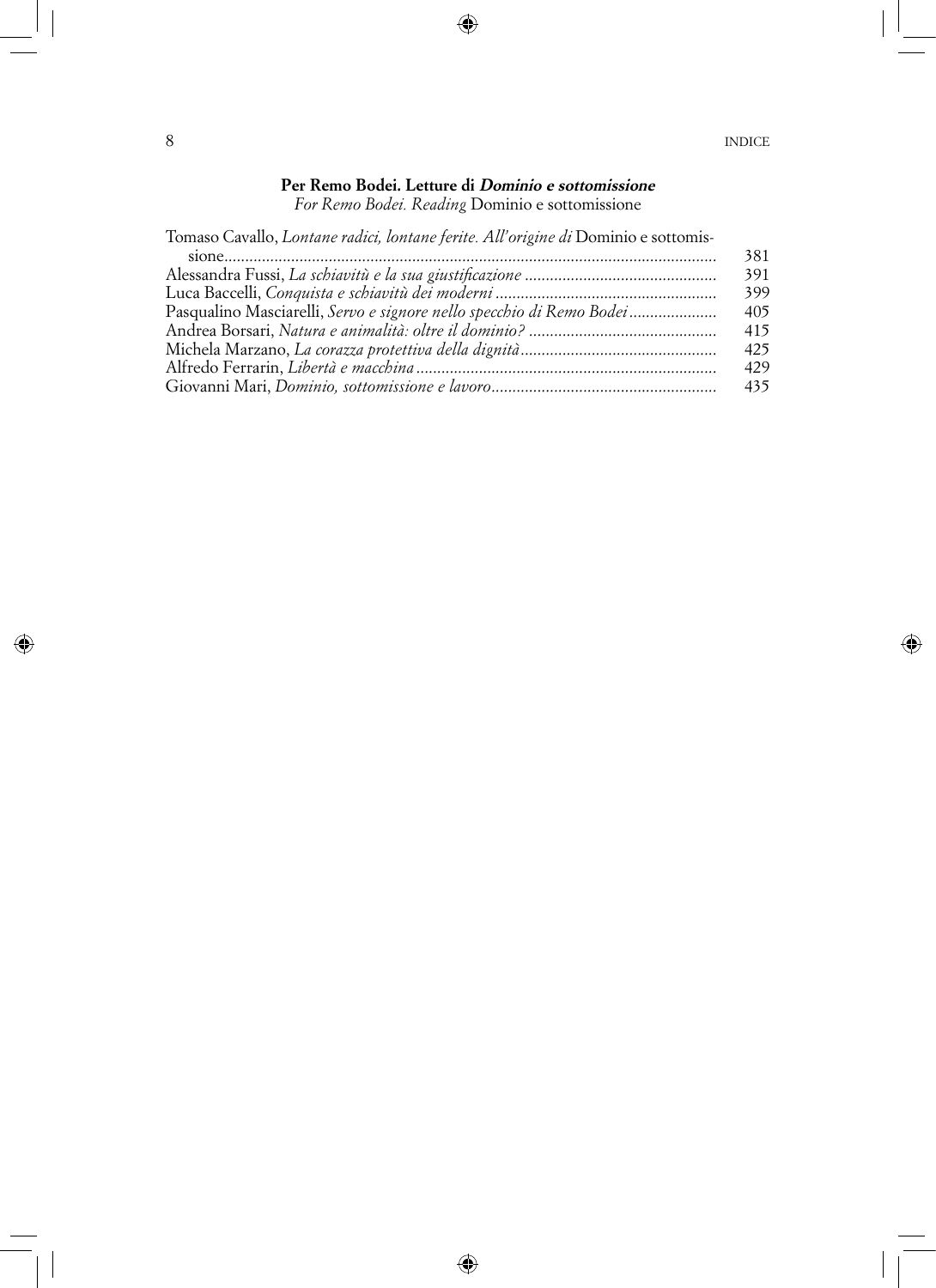### Ten Years. This Issue. Next Issue. Call for Papers

#### **The Tenth Annale di Teoria politica. Glancing into the Future**

The tenth volume of *Teoria politica* is introduced by Luigi Ferrajoli's contribution '*Towards a Constitution of the Earth'* (Per una Costituzione della Terra), originally delivered at a meeting in Rome on February the 21<sup>st</sup>, 2020. At the time, the presentation had a slightly different title and was aimed at developing a realistic and necessary utopian idea of a global constitution. The presentation was also intended to be a first step towards the creation and promotion of a movement of opinion for the adoption of a constitution of the earth. The meeting was held at the opening of a new School, a centre of education and knowledge for numerous activities converging to shape a *global political consciousness,* a definition which could be reworded as a new cosmopolitan awareness.

A global constitution is an idea that speaks to cultural and moral roots of the regulatory idea underlying a *cosmopolis*. At the dawn of modernity ideas such as these spawned projects of ever lasting peace based on great ideals. In the  $mid-20<sup>th</sup>$  century there was an attempt to implement a global constitution with the establishment of the UN and the Universal Declaration of Human Rights, opposed and basically defeated in the era of bipolar power. The cosmopolitical idea resurfaced after the end of the *short century* but was met and ousted by neoliberal globalisation, its arrogant *double*, a disloyal and unfriendly competitor that asserted itself by shaping real life and widespread conscience, establishing itself as the only possible model in the world, leaving no alternatives.

Global Neoliberalism is not merely something else, it was the opposite, incompatible with cosmopolitical universalism: a stage for embittered competition, irresolvable conflicts, abysmal inequalities, shameless violations of rights. Above all: a non-sustainable self destructive world. The latter is why the global political conscience which recent movements such as *Fridays for Future* call for and consider essential: it resembles the 'atomic conscience' against the bomb that splendid intellectuals tried but failed to promote in the post World War 2 world seeing it as a moral shield against the catastrophe that was about to befall on human beings.

*Teoria politica* wishes to offer Luigi Ferrajoli's ideas to a wider audience as well as to use them as a source in redefining our research framework. Furthermore, many of us ideally already subscribe to such movements of opinion. Let me reassure you: our pages will not offer an overlap between scholars and active citizens, nor between the impartial ethics of scientific research and citizens' ethical quest, nor misleadingly between descriptive and prescriptive discourses, *is* and *ought to*, analysing events & trends, discussing arguments and adopting values. Rest assured, our journal *Teoria politica* (Political Theory) will not turn into *Ideologia politica* (Political Ideology). That said, a clear and rigorous distinc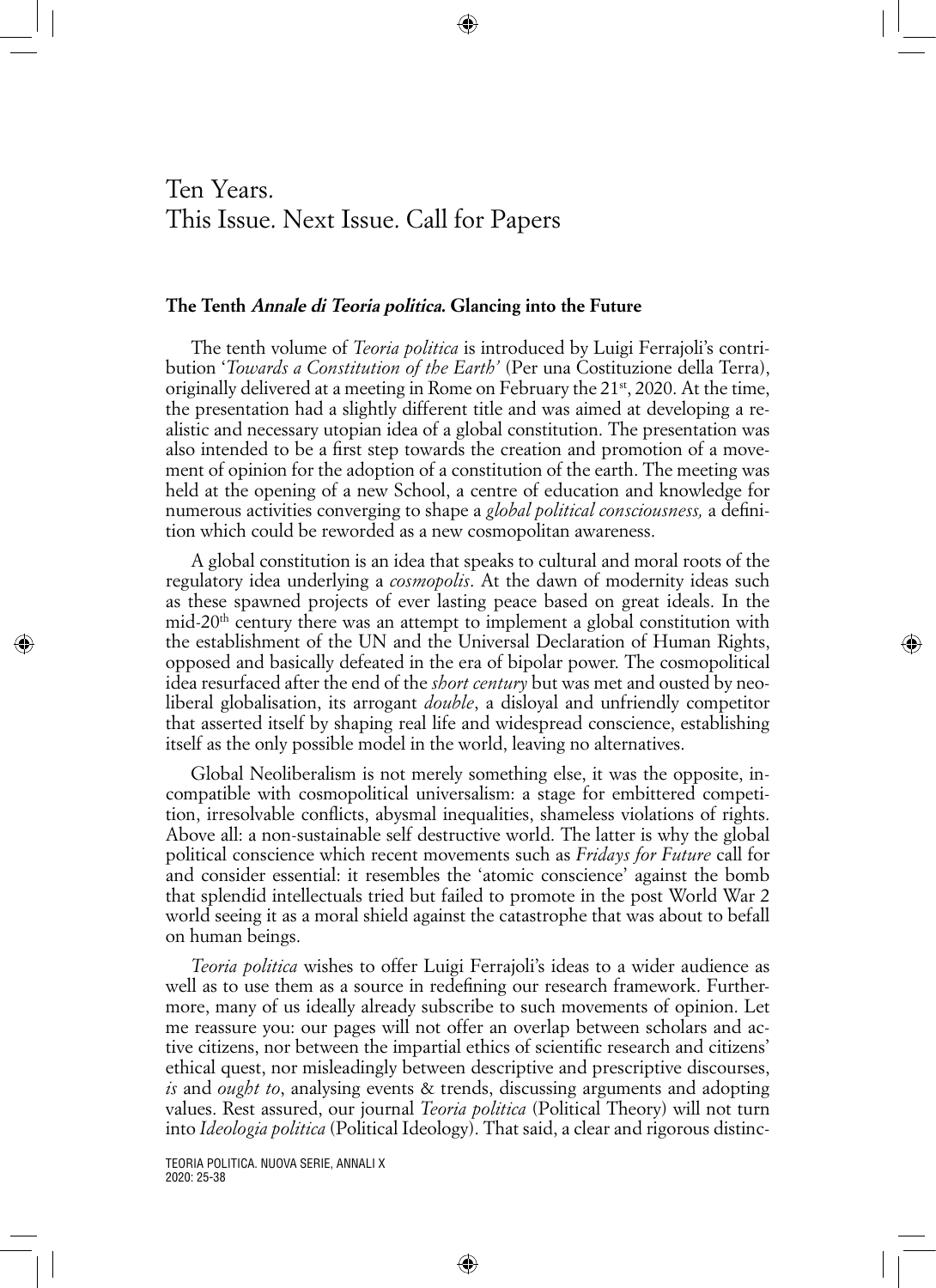tion between spheres entails neither a lack of involvement nor refusal to listen to each other. Impartiality does not mean indifference: it can be best described as intellectual honesty, (self) critical attitudes. Scholars from different spheres of knowledge can —and must if they so wish— be the travelling companion of practical actions deemed to be good by those who promote them. On the other hand, theoretical research is not always self-sown, the child of a 'pure' impulse: it often stems from a specific 'interest in the world' from a given or determined concern —or initially undetermined, indistinct. Research is not always driven by the need to fill a gap of knowledge but also from an ethical unease, a practical problem to be solved. *Teoria politica* calls on scholars, each one from their point of view, their specific scientific tools to observe and study the host of problems Luigi Ferrajoli framed and summarised. However close or distant readers and contributors of this journal are to the moral and political concerns which led to the movement for a constitution of the earth highlighting the real or possible current and future weight of the project.

Luigi Ferrajoli's presentation started with a brief overview of the global problems human survival hangs on: climate change and its far reaching consequences; the resurging insane nuclear danger; the exponential growth of inequality; unbearable incalculable poverty, deaths due to hunger and lack of treatment; and desperate migrants attempting to flee all these disasters.

On the same day as Ferrajoli was holding his speech, on February the 21st of this doomed year, 2020, the epidemic from China, still not a pandemic, made its first official début in Europe, in fact in Italy. In the months that followed many observed the 'chilling truths' the pandemic unveiled and the dramatic urgency, the nature of the risks for humanity focusing on their shared origins, speaking to all those who wished to hear, reawakening from the numbness of habit.

The threats to human survival *all* stem from the hegemonic model of life, from the prevailing social paradigm of the past fifty years embedded in our heads and in things. The world has been turned into a hypermarket where everything has a price tag and no dignity, where everything is up for consumption and nothing is conserved, where everything is private, even the public sphere which is at the service of the private one. The many trends and events that make up what we call globalisation have led to an in depth reshuffling with opportunities for large swathes of the humanity to surface, although I would not push it as far as terming it emancipation.

An inherently unequal process has shaped global outcomes: very few access the luxuries of the market-world; very few share in the more or less obvious gains it can offer, with the exception of the widespread albeit incomplete sharing of media channels; many and increasingly so are pushed out, pushed down, expelled; many remain standing their noses pressed against the shiny windows of the market-world. We all are its victims: executioners, winners, current or future victims, like the pandemic which is the consequence and part of the same model, built on pillaging.

In the *post scriptum* drafted at the end of May 2020 in view of this publication, Luigi Ferrajoli commented on how Covid-19 had highlighted the root of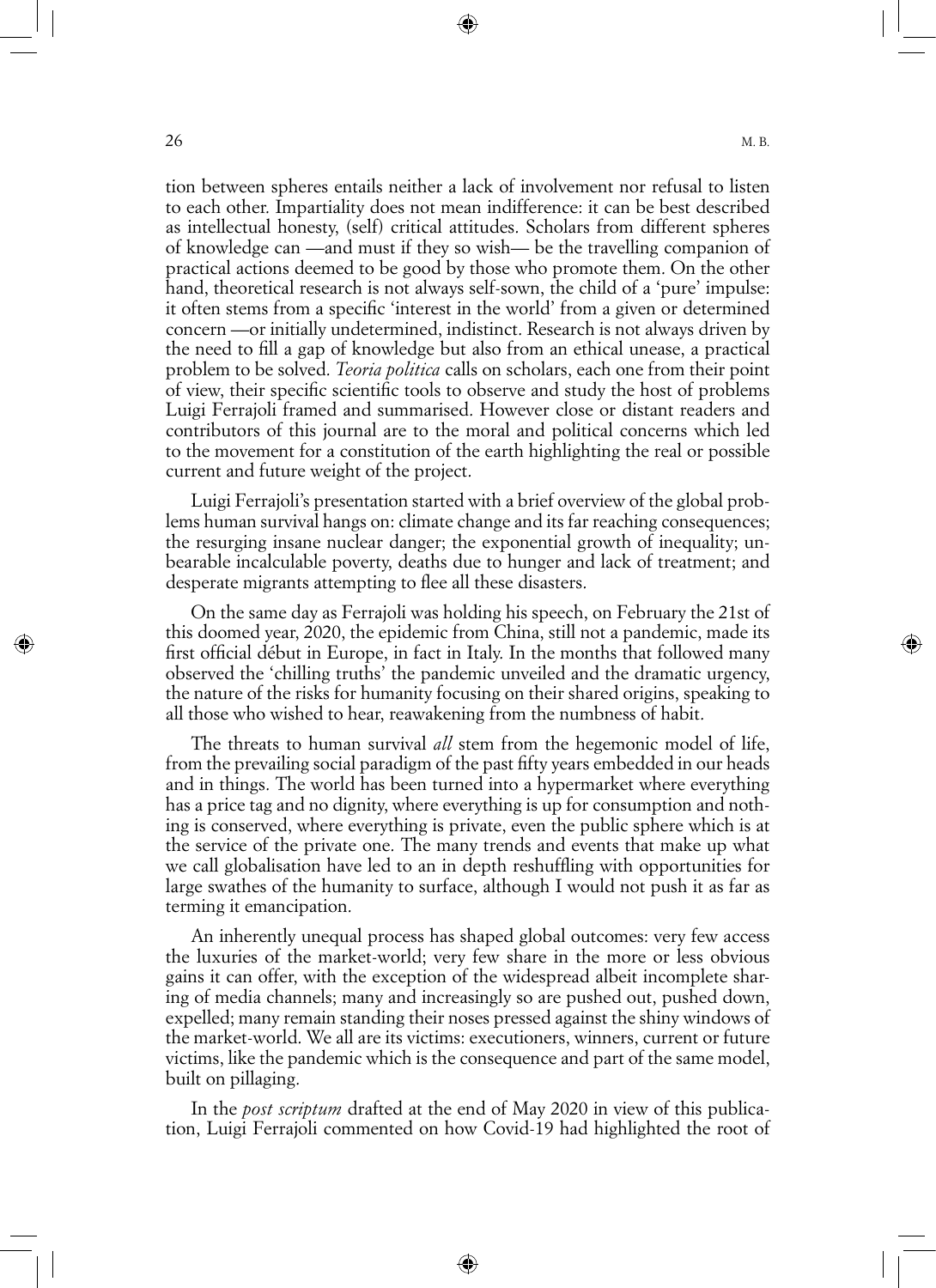ills but also indicated the only direction to follow if we wish to remedy- presuming it is possible: operating for the development of a 'global public sphere'. His words are very different from Habermas's better known formula: Ferrajoli refers to universal principles and rules throughout the world to defend peace and fundamental rights, establishing institutions as guarantors for their implementation, having the means to impose limits and effective constraints on all global powers, private and public, *de facto* or *de jure*. This is precisely what a global constitution implies: a linguistic provocation for consciences, forcing us to imagine utopias, hard to do as current ideology surrounding and blinding us is like mist, not easily lifted. If we wish to dispel or at least stem the global catastrophe hovering above us, we have to switch the logic of the hegemonic model: reversing the destructive prevalence of the private sphere over the public one, or particular interests over universal ones. We have to thwart the *global misgovernment*, of States or of super-national bodies: in our global era states have relinquished most of their powers to them, making it possible for the political rule of the economy to be replaced by the economic rule of politics.

As I am writing (October 2020) the second wave has come; during the first wave some of these institutions, first and foremost the European Union indicated they wanted to change direction, the path to disaster. However, it is not at all clear if —and if so which— main actors of the public scene conceived this inversion: I am referring to the dominion of the private sphere over the public one, of economics over politics as a possibly necessary but certainly temporary means to then attempt the Great Restoration. On the other hand, last summer we clearly saw the ominous signs of recklessness and ignorance regaining space in the minds and behaviour of impolite, ill mannered dis-educated citizens, ready to follow the Pied Pipers of catastrophe.

Last Autumn's issue of *Teoria politica* (9/2019) focused on the current return of old and new forms of bad government. Let me be more specific: in a general sense it referred to bad politics, and in a more specific perspective of deviated and degenerate systems of governments *(regime)*. According to classic theories, bad or mis-government is two tiered: despising the common good and imposing arbitrary power. In other words it indicates when private interests prevail over public ones and when the rule of law is replaced by a monocratic, personal and Caesarean single person's, or absolute government overseeing laws. The two complete each other: a power without laws to check (Montesquieu), no constitution, prone to pursue their own and the dominating classes *bonum proprium*, to the detriment of general interest. In other words it allows and favours the subjugation of the public sphere to the private one. It uses force and fraud, the two 'cardinal virtues' of political struggle (Hobbes) mixing or alternating repression of dissent and the trading of consensus along with the manipulation of social unease and protest, now as then fuelled and channelled towards delusional and misleading aims, imagined enemies. The ancient image of the tyrant casts its shadow onto the present offering, a kaleidoscope in a range of weaker or stronger shades, all ruinous: technocracy, plutocracy, demagogy, alternating competition and monstrous contaminated hybrids, all bring forth a catastrophe.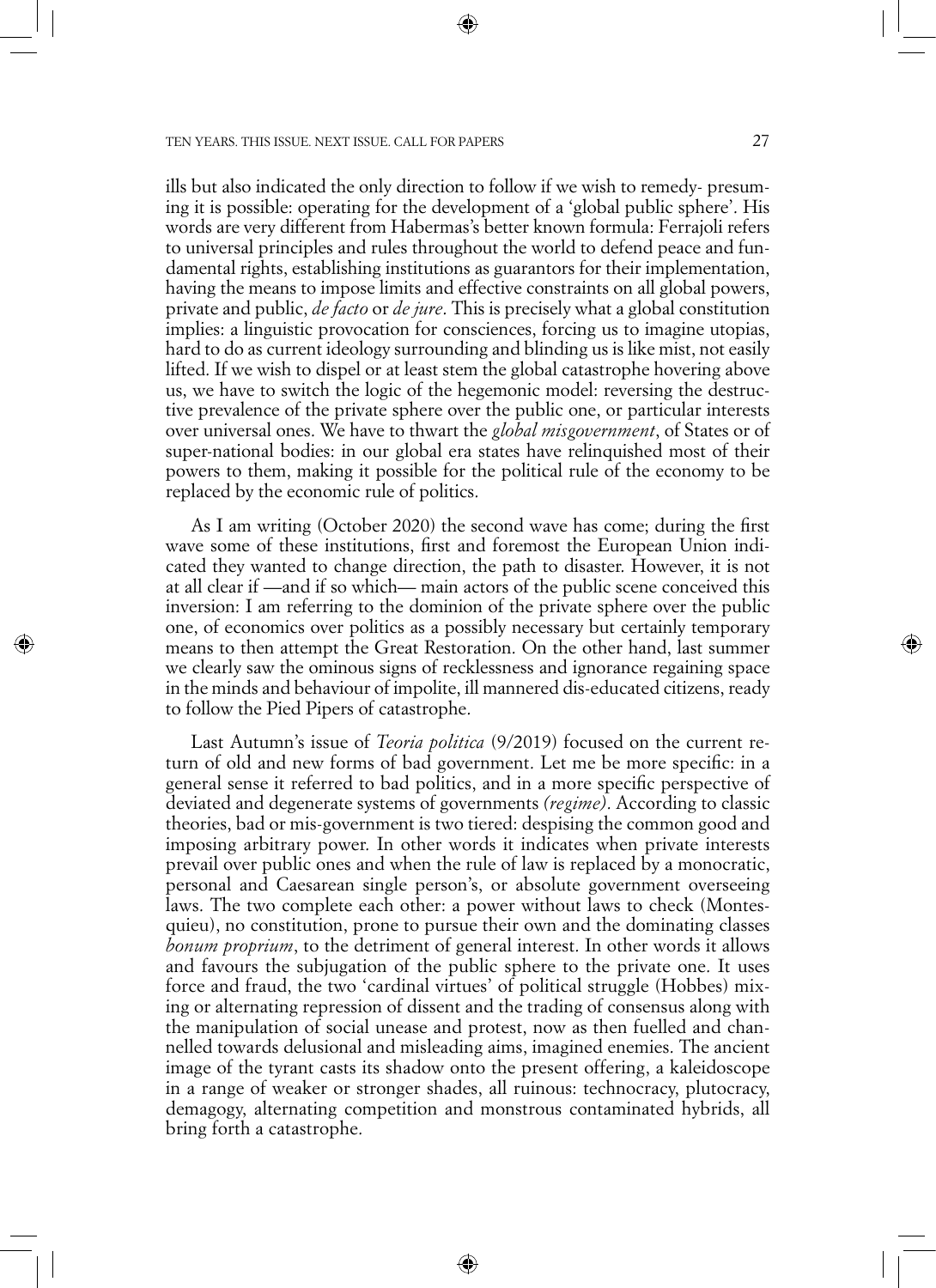In these past dismal months, the most emblematic figures of power concentrated on the called and misunderstood leadership recall psychiatric Bonapartism (believing you are Napoleon, or Nelson) have surfaced offering wicked and disastrous attitudes to the pandemic. Arbitrary power is blind and seeks the support of other blind.

We need to see clearly, and attempt to do so in the sharp light of a planetary emergency. This is the light *Teoria politica* offers in this 10<sup>th</sup> Issue: new contributions to the study of the political problems of our time, nearly all written in the months before the pandemic became apparent, although in some cases the authors finished and reviewed them with 'hindsight'. In a more general sense, *Teoria politica* invites all authors to go back and rethink the results of the research the journal has promoted over the past years of scientific commitment —the thirty five years since it was founded, and the ten years since it was renewed as *Annali*—, lastly in its joining the collective research on the phenomenology of bad government. We call on you to identify threads and identify consistent and innovative lines of development. We call on all of you to cooperate in redefining your scientific project for the future.

#### **This issue**

Scholarly articles in four sections follow Luigi Ferrajoli's introduction to this volume of *Teoria politica*.

Section 1 is entitled, *Oltre lo Stato rappresentativo?* (Beyond Representative State) with a question mark. The previous issue identified the question as the angle best suited to further analyse the degenerative trends of contemporary politics. In Modernity, new and old forms of bad government seem to suffer from the distortion of the prevailing form of State, that is to say representative State. Movements of opinion and currents of thought have been developing or re-proposing critiques or alternative proposals against modern political representation. The 9th Seminar of *Teoria politica* held in Turin on the 10<sup>th</sup> and 11<sup>th</sup> of October 2019 discussed the concept of representation, its classical form, its historical, ancient and modern institutions which are juxtaposed in view of the idea itself being replaced. The articles in this section all draw from the contributions presented at the seminar. The first three deal with the issue from distinct complementary viewpoints addressing what the opponents of representative institutions see as its three 'antidotes' to the institutions themselves or to their malfunctioning: a binding mandate, appealing to the people's will, and drawing lots: Isabel Lifante writes that a forbidding an imperative or binding mandate is essential to the nature and functioning of a modern democracy, in spite of criticism and attempts to revoke the prohibition. In informing her position, Lifante retraces the general meaning of representation and then specifically of political representation. She links both the general and the specific notions to modes of action which inevitably require a degree of discretional power, in itself incompatible with imperative or binding mandates; Francisco Laporta targets his analytical darts against referenda, the main institution of direct democracy. He suggests they have few or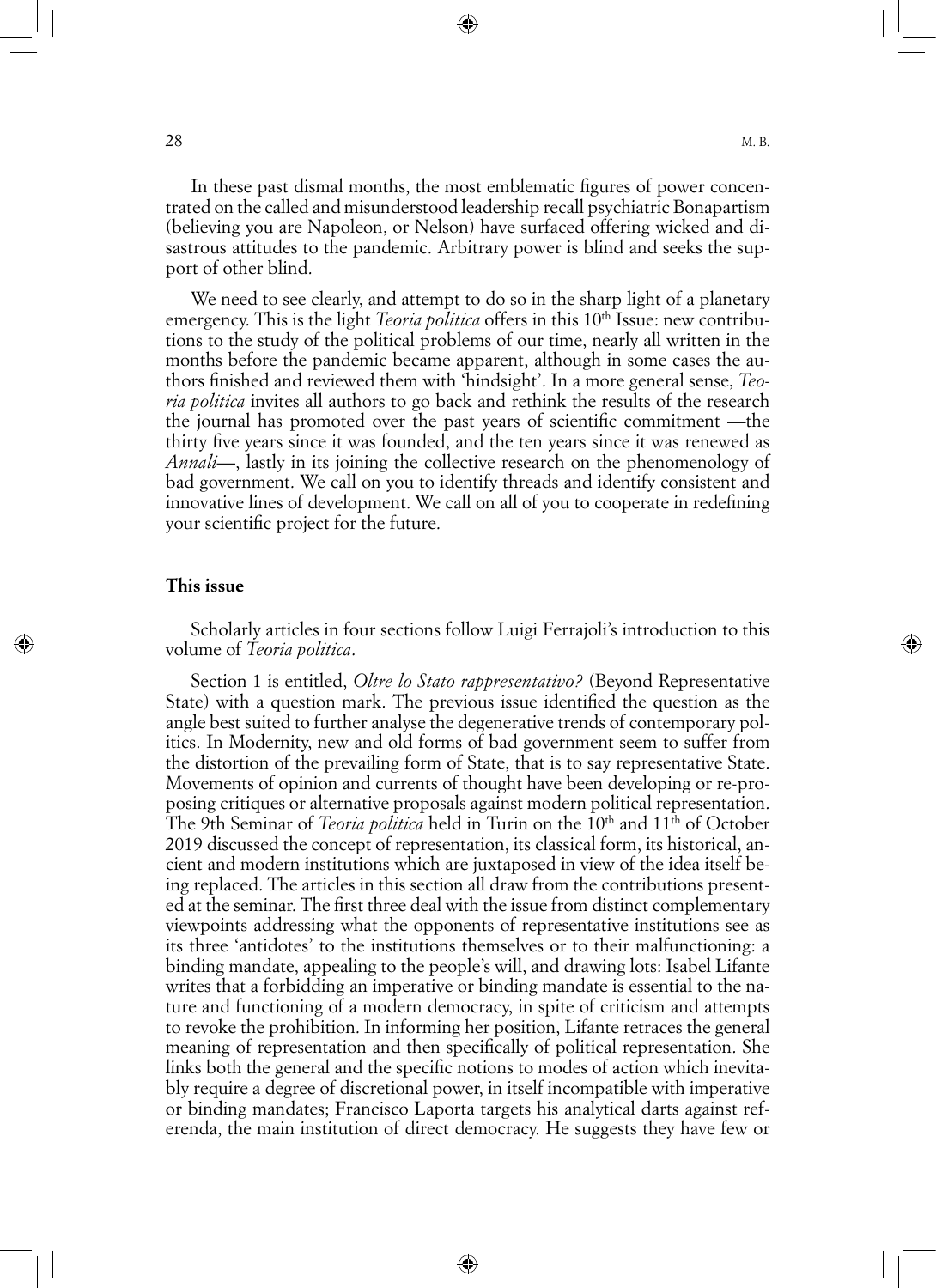no political virtues, and even in the event of them having some virtue, they are drowned in the faults of ambiguity of the concept of the people and of popular sovereignty; Giuseppe Cambiano focuses on drawing lots for democracy, repeatedly indicated and invoked as an alternative or corrective method, or even as a replacement for election of representatives, in distributing power and attributing public posts. He retraces the genesis and the fortunes of the systems, but also highlights their limitations in application, at the origin of political culture and Greek democratic institutions. Cambiano then describes the developments in the Roman Era and when it was picked up in the modern Age, including the disputes among the great political thinkers of all times; and Valentina Pazé is the author of the fourth essay. She considers the negative or defective side of representation, drawing the attention to those who are not, cannot or do not wish to be represented: in current regimes of actual democracy, long term residents without political rights; citizens whose rights are annulled or penalized by distortive electoral systems or by the small size of representative bodies; those who have lost trust or rebel against traditional channels of representation.

The last two essays look at the beginning and the end of the representative State: Manuela Albertone goes back to the beginnings of modern political representation, the framework of the French Revolution, taking the meaningful building blocks of the project underlying representative institutions step by step. The Author identifies the genesis of a decentralised representative government linked to moments of popular participation in decision-making processes to physiocratic economic-political thought; she then identifies Condorcet's constitutional vision as the mature version of the model; and Carlo F. Ferrajoli closes section 1 illustrating a case of erosion and deformation of the representative State: the author analyses the degeneration of the Italian institutional system over the past twenty-five years, as Parliament has been progressively divested of its authority, both by a host of distorting electoral laws and by the loss of its law making powers, following a de facto transfer to the Head of Government.

Section 2, is called *Borders in Global Age (I confini nell'età globale)*, and it includes six essays all drawing from the presentations given at the conference by the same name held in Aosta (Italy) on November the  $8<sup>th</sup>$  and  $9<sup>th</sup>$ , 2019: Maria Rosaria Ferrarese wrote the first one starting with an overview of border culture transformations in time, finishing with a new analysis of the main features in out day and age: from the pre-Modern era when empire sovereignty was not defined precisely by territory borders being blurred, to the modern States with clearly defined borders in spite of expansionist trends, to globalization usually depicted with blurring or liquid borders. The Author suggests the picture should be reviewed and seen in more relative terms, along with the so called Post-Global Age. The latter is not merely identified by reactions such as *souvrainism*, but also by the surfacing of mobile and selective borders, that change according to situations and players; Enrico Grosso's text focuses on the link between the idea of a boundary and borders and the legal definition of citizenry described in two manners. Firstly, a vertical relationship between a person and the sovereign power of the State; and secondly the horizontal one that refers to the members of a collective identity. The Author points to the prevalently negative function legal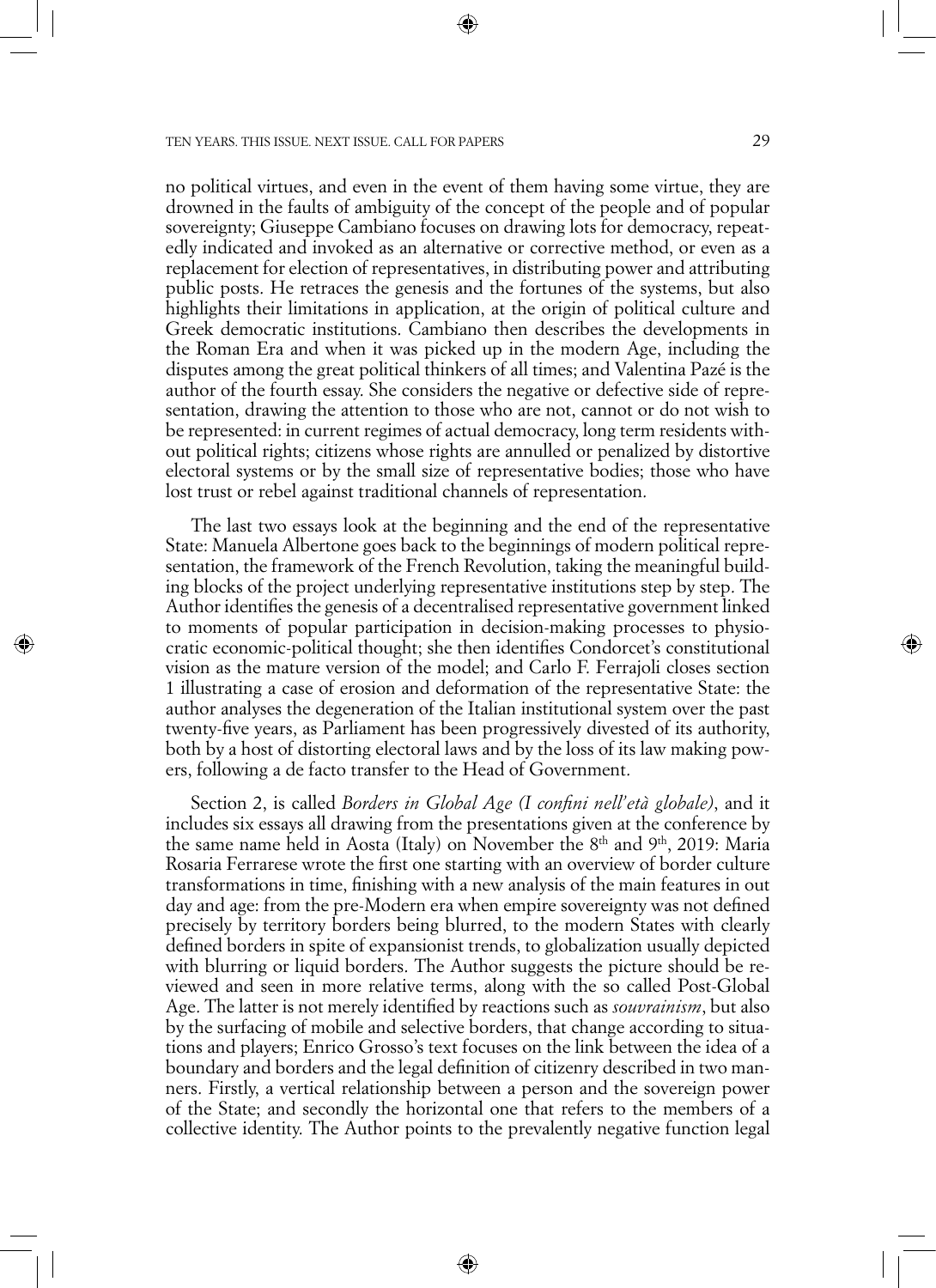citizenship has had throughout history, an instrument that could be manipulated to separate and exclude. Thirdly, he debates the link between citizenship and borders in the light of the contemporary constitutional State, critically assessing theories which suggest going beyond citizenship as a privileged status and abolish borders; Dario Gentili's article examines the notions of *frontiers* reducing them to ways on which one determines the relationship between 'inside and outside' by referring to the etymology of Latin terms *finis* and *limes*: the former indicates a line and the latter a mobile *frontiers*, for instance to indicate a qualitative difference, as is the case between civilized people and barbarians. The Author sees globalization not as a world without borders but rather as spread of the border logic. However, our present situation is an overlap of *frontiers* in the new 'border walls', between those who are included and those who are excluded; Giorgio Grappi's essay is a study of logistics, not merely as the technical side of global capitalistic organization but also as a form of power which contributes to shaping relationships between and among states, their policies and even their identities. Logistics in a technical sense spawned the material integration of the world market. Its coercive logic acts among borders generating major political effects. The Author considers the 'politics of corridors' as especially important, a sort of nervous system of global geography and suggests they act as a framework for the recent sovereignism; Enrica Rigo's contribution starts with Georg Simmel's definition of 'stranger' and rethinks it as a female figure, the female-stranger, centring around social reproduction and its role in determining migration; and Ermanno Vitale's piece is a reconstruction of the right to migrate, developed at the start of modern culture, when it was used to justify European colonization. Now it is denied and questioned, since migration has changed the direction of the flow to the point it has turned borders into barriers against a presumed 'invasion'. The Author stresses the short-sightedness of inhumane anti-migration policies, the result of an eclipse of reason like the one which gave us the horrors of the Twentieth Century. In the *post-scriptum* he suggests extending the diagnosis of blindness and irrationality to our entire way of life and dominating culture, as revealed by a predictable but unexpected pandemic.

Section 3 is called *Essays.* Usually it is not focused on one theme, although in this issue three of the four contributions debate the same ills of contemporary democracy, that is mediation, immediacy and disintermediation or neo-intermediation in political relations and processes. In view of this, the essays can be usefully seen as developments, further investigations or a completion of Section 1, devoted to the representative State and its enemies: Antonio Campati sees the crisis of representative democracy as the result of the discredit of Intermediate Bodies (IBs) and the spread of the myth of instant, direct rapid politics, analysing how the various developments of 'immediate democracy'. Proposals emerged from Italy's very lengthy debate on institutional reforms starting with the suggestions Serio Galeotti made in the 1960s before the Milan Group (Gruppo di Milano) led by Gianfranco Miglio. Subsequently proposals moved on to Roberto Ruffilli's outlined in the 1980s, up to the oxymoron of Nadia Urbinati's recent definition of 'direct representation' by leaders of 'populist democracy'; Mauro Barberis and Gabriele Giacomini are critical of what is defined as the 'myth of disintermediation', that is the presumed direct relation between the so called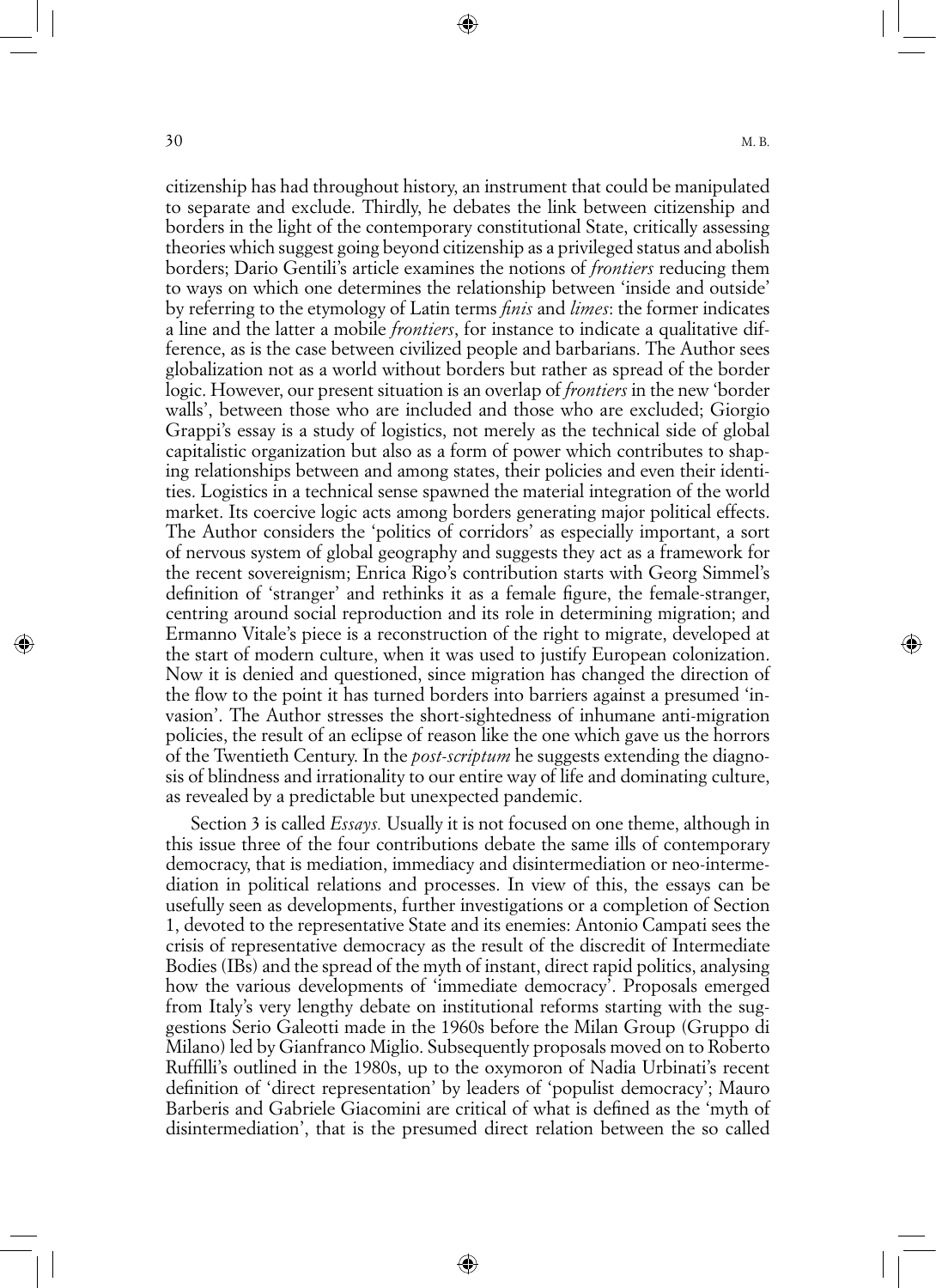'people' and institutions. The Authors suggest replacing this vision with an interpretative model instead of a 'neo-intermediation' model for interpretation. They also offer two cases in point: the media specific one of the great digital platforms and the politics specific ones for digital or digitalized parties; Damiano Palano reassesses modern 'direct democracy' and how it differs from the idea of 'ancient democracy'. He identifies two variants, the first as a check on the political classes, the second as an actual constituent project. In both cases he observes the presence of old and new political paradoxes mostly outlined by Norberto Bobbio in the 1970s, and Francescomaria Tedesco is the author of the last contribution for section 3. He delves into the complex relations between categories: terrorism, terror and sovereignty. He starts by analysing how France resorted to the state of emergency (*état d'urgence*) after the 2015 terror attacks, the rhetoric whereby the state of emergency was likened to a state of war. Tedesco highlights the resulting derogation of human rights legislation that leads him to suggest emergency management of terrorism entails and reveals the exercise of *sovereign power by awe* which is at the basis of the Modern State according to Hobbes.

#### **To Remo Bodei**

Section 4 is a collection of opinions on Remo Bodei's last book, *Domination and Submission (Dominio e sottomissione)*. The book was published in the late 2019 summer a few weeks before Bodei's death: he was one of the greatest philosophers of our time, a great and generous person who supported and contributed to *Teoria politica* right from its foundation. A group of friends, including many students of his, formed an ideal circle and shared tasks each selecting a theme, a facet, a feature, a section of the book so as to offer a joint reading. The distinct and complementary contributions mirror the many tiers Bodei moved in-between as he assembled and disassembled problem such as the *domination of man over man*, starting with the submission of humans, forms where the dominator reduces the subdued human to a thing or animal. It ends with the disquieting perspective of a machine having power over humans, having taken over human intelligence and our ability to dominate. Remo Bodei's wealth of writing that he bestowed on us for half a century, *Dominio e sottomissione* has a special place because it is not just the last of a series, one after many others: it is the book of a lifetime, that Bodei continued to write virtually in secrecy while exploring and discovering new horizons of knowledge and reaped the fruit of his inexhaustible research.

Personally, I had been waiting for this book for over forty years. In fact I can date it exactly, since February the 24th, 1976 when I first met Remo at the Feltrinelli Foundation in Milan. He held a presentation as part of a cycle of seminars organised by Salvatore Veca, called '*Modelli di potere. La coppia servo-signore*' (*Power Models: The Master-Slave Couple)*. That day Bodei illustrated what was to become the first version of the core which he said would soon be published and even gave the title of the 'forthcoming' book: *Servo-padrone. Per la storia del concetto di subordinazione fra gli uomini (Master-Slave [Hegel]). A history of the notion of subordination among humans*. In the months that followed Bodei presented another two "cartoons", as he liked to call them, of the text that Tomaso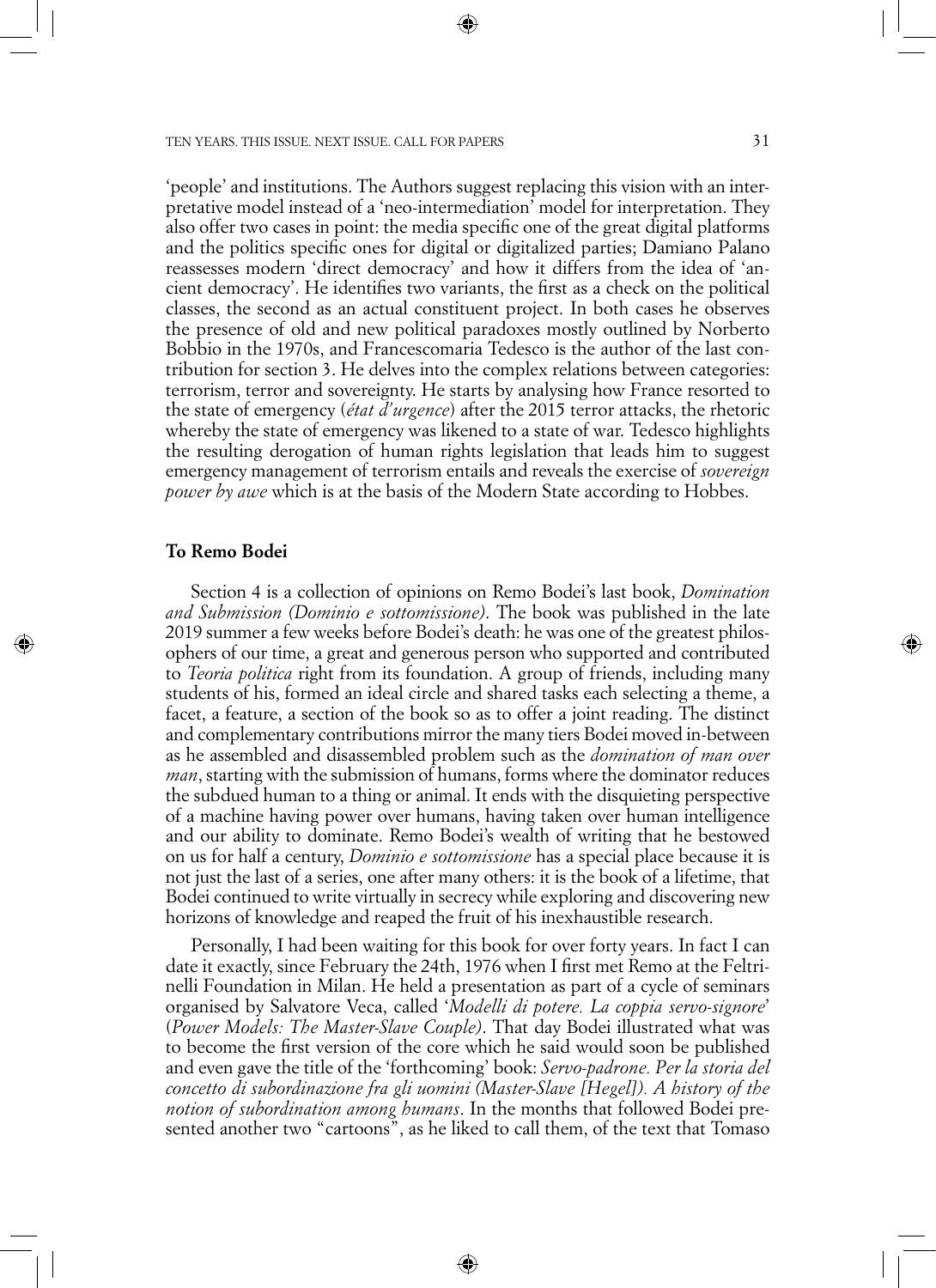Cavallo mentions in his contribution below. Again he announced the launch, but the book never came out, although I was aware that the project had not been altogether shelved and from time to time surfaced recognizably in this presentation. When we met at our yearly Seminar of Political Philosophy I would ask him: we had 38 such seminars between 1981 and 2018 and in the 2011 edition I realised he was possibly back working on the book. At that seminar Bodei gave a presentation '*Il mistero doloroso e il mistero gaudioso dell'obbedienza*' *(The Painful and Joyful Mystery of obedience)* later published in *Teoria politica* (2/2012). He gave the inaugural speech at the last seminar of our group he was able to attend, in October 2018. His presentation was entitled '*Un malgoverno dell'altro mondo. Corruzione, avidità e violenza all'origine dell'America latina*' *(Bad governments from another world*: *Corruption, greed and violence at the birth of Latin America)* and was published in *Teoria politica (*9/2019). It is a short version of the Chapter 3 of *Dominio e sottomissione*. I would also like to recall that a few months previously, to be precise in May 2018, we met in Mexico to attend a seminar which he closed, and now published in the proceedings entitled *Capitalismo algorítmico y democracia. Máquinas, inteligencia artificial, trabajo*: it is a brief summary of the final parts of *Dominio e sottomissione*. A short time later, in December of that year, at an event organised for his Eightieth birthday by some of the Italian philosophers closest to him, he debated the same topic albeit with a number of variations. It was to be the last public meeting he attended and the book was finished in the painful months that followed.

Eight friends of Remo Bodei's continue the exchange, a dialogue, they had had with him for many a long year. They offer *Teoria politica* a landscape of thoughts mirroring nearly all the complex facets of *Dominio e sottomissione*: Tomaso Cavallo traced the distant origins and inspirations to the book, following the steps of its development and rethinking, and the updating of the old project in the light of present day issues and of the (un)foreseeable future; Alessandra Fussi refers to and debates the interpretations of slavery in the Ancient world and the range of classical justifications Bodei discusses in his first two chapters; Luca Baccelli deals with heavy issues in Chapter 3 on modern slavery and the cruelty of the other word but also on the debate it raised, that eventually led to the theory of natural rights; Pasqualino Masciarelli addresses the Hegelian core *Master-Slave* theme following a two pronged approach which blended precise philology and innovative theoretical philosophy. Bodei used this theme, unravelling and enriching it for decades focusing on subordination among humans; Andrea Borsari opted to analyse the link or nexus of the relationship between humanity and animality Bodei raised in Chapter 6. In one way it is the kernel, an initial explanation of the why civilisations can regress and humans slipping back to an animal-like condition, but in another it opens the possibility of reformulating the relationship humans have with nature and to the possibility of Nature itself being comprised once again in the framework of *hospitable reason* (*ragione ospitale)*; Michela Marzano draws our attention to the importance of Chapter 7 where Bodei sees dignity as a barrier against inhumanity, while questioning the actual possibility of finding a solid foundation for it; Alfredo Ferrarin bids us to consider the problematic relationship between freedom and machines as the focus the book: he dwells on Bodei's questioning exploring tensions between animality and humanity, between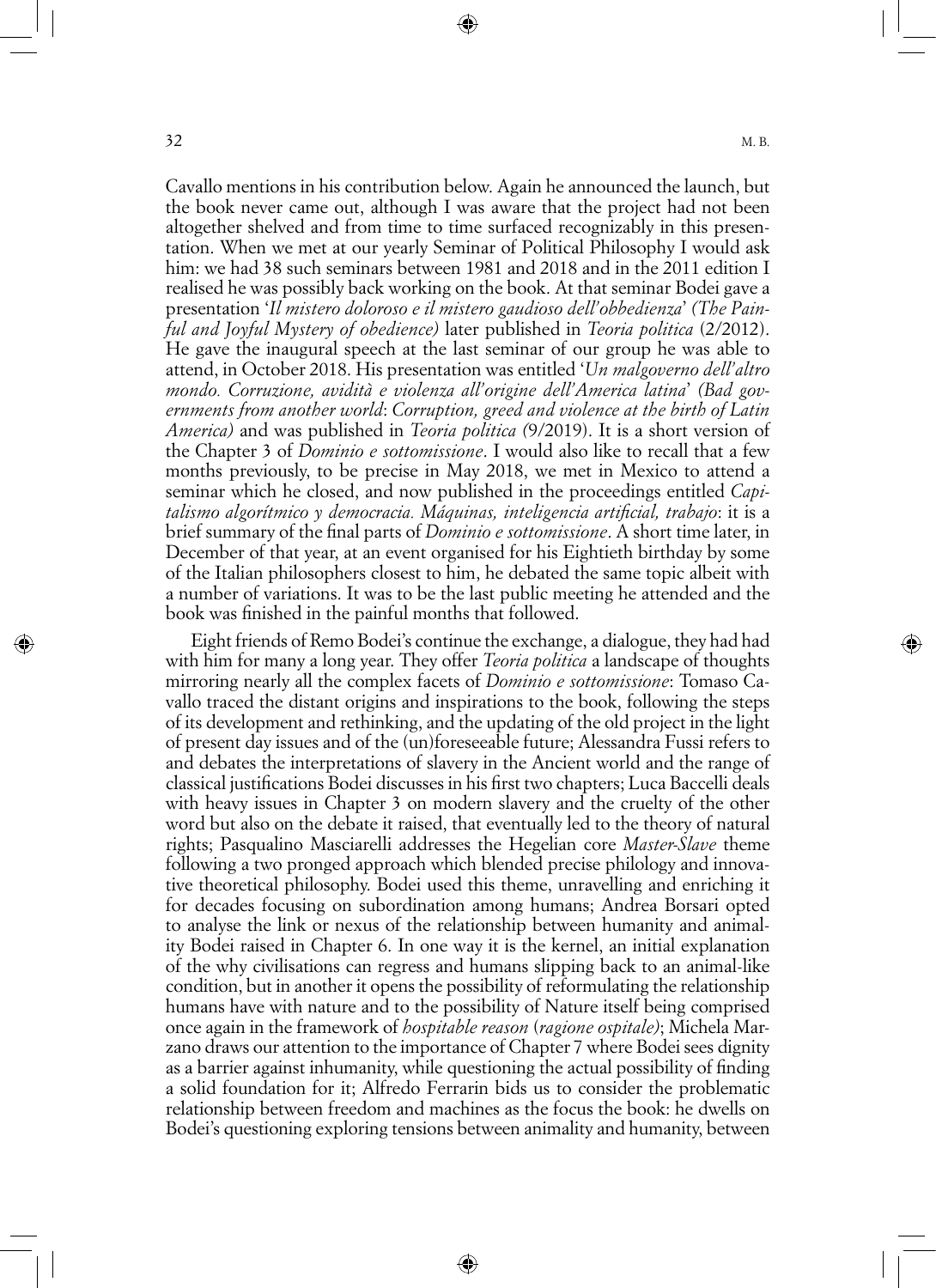nature and reason stressing the emancipatory value of the mechanical labour, in conclusion suggesting a unique affinity between Galileo and Bodei; and lastly Giovanni Mari debates Part 4 of *Dominio e sottomissione*, where Bodei considers the latest technological developments, the ones where 'God was made machine' and 'reason and language objectified as an algorithm live in non human bodies'. Mari suggests reconsidering these two issues through the lens of the two paradigms: 'freedom from work', and 'liberation in work'.

Remo died too soon at the beginning of November 2019: he lived an intense and full life, with a wealth of experienced, imagined lives and meetings with other lives. As he used to say 'our self is nothing but the crossroads or node that potentially links all the people and events that contributed to the shaping of the self'. Life lost Remo too soon too quickly: he fed the world of culture, breathing life at an incredible rhythm joining in meetings throughout the world, to the point he appeared ubiquitous. He cultivated friendships, feeding them with many loving gestures. He lived a life of many different experiences, or just skimmed across other contexts and then reminisced, told and relived them all on as many occasions. We perceive his absence in the same intense and full manner. Let us listen to Augustine, one of the classics he studied in depth: *Those we love don't go away, They walk beside us every day. Unseen, unheard, but always near*. I feel it is my duty to thank Remo Bodei's friends for their outstanding contribution, as you will see in the pages of *Teoria politica*: it helps continue our dialogue with him, as we continue to think his thought.

#### **Next Issue**

Last Spring in the harshest months of the first Italian lockdown I wondered what Remo Bodei would have said of the situation we were experiencing, suffering, dominated by anxiety, subjected to the emergency, most of all, the overwhelming majority resigned to the limitations to our freedom that had followed. I do not believe he would have proposed the paradigm of his *Fenomenologia*  again*,* that of the Slave fearing death and the Master imposing obedience as the framework to understand the pandemic. Nor do I believe he would have resorted to Schmitt or Foucault-like formulae and images, as happened in Italy and elsewhere to expose the dangers of a despotic self-legitimated regime by inventing or exaggerating a nonexistent emergency. I would like to add that the opposite happened: members or proponents of strong governments badly tolerating constitutional constraints, elected or hopeful autocrats did not fan the flames, did not stir up the fear of the epidemic to invoke or request full power and authority. Quite the opposite, politicians with such positions were the first to reject or belittle the health emergency, denying evidence, ignoring or disregarding the pain & suffering, the dead, thus unveiling their syntony with social Darwinism —now also known as natural— the ideological and metaphysical paradigm of the dominating life model. The clearly paradoxical isoform paradigm for the categorization of certain anarchist and pseudo libertarian theories, makes their supporters unable to see beyond repression in the world of the rules of civilization and of the constitutional State.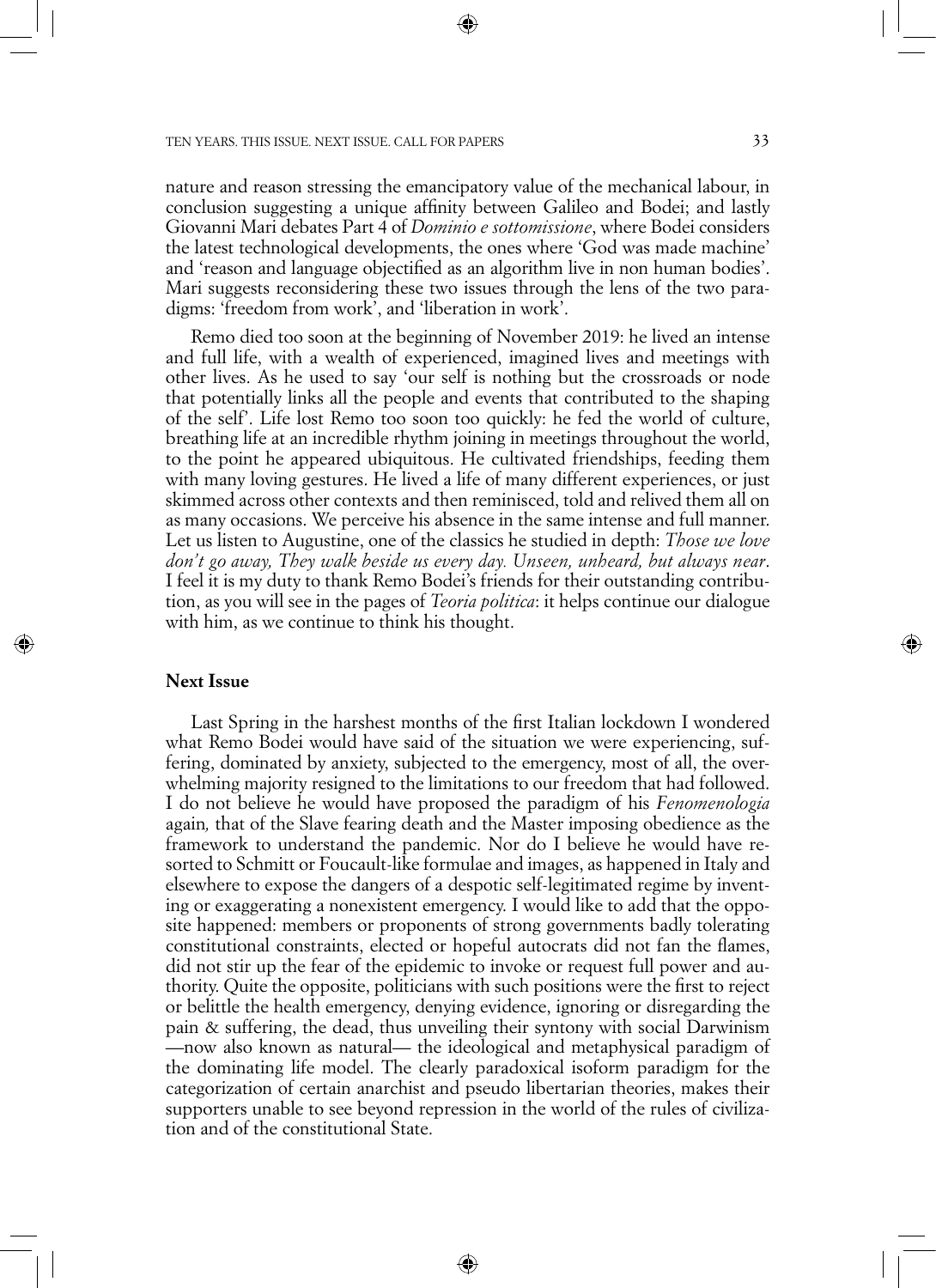I believe Bodei would have seen dealing with the pandemic as a tragic but unique opportunity, the *kairos*, for us to stop, and possibly to impart a momentous reverse in the flow of our lives. This is better than merely focusing on restrictions or seeing it only as a dire emergency —which it also is and causes anxiety— and which requires great scientific and moral energy to be fought. On a more personal level he might have encouraged us to look at the positive rather than the oppressive nature of the Great Lockdown referring to the need to slow time down and master it rather than being its slave, to fight 'squandering and losing ourselves'. More collectively, he would have insisted on the need to stop the upward race, the meaningless and indefinite *anabasis* towards a growth *sans phrase*, which in fact translates into a growth of antagonism, inequalities and catastrophes. He would have also stressed the additional and co-essential need to reverse the downward race, the *katabasis* of humanity, the decline of civilisation: a process of de-civilisation may be starting in a historical context where the conquests leading to the autonomy and equality of beings in Western democracies have become uncertain. *De-civilisation* is something vaster and more devastating than *de-constitutionalisation* which Luigi Ferrajoli has been focussing on lately, and than *de-democratisation* repeatedly analysed and mentioned in the pages of *Teoria politica*: it includes both and at a deeper level links them to anthropological and historical degeneration, something will have to go back to and rethink. Going back to the last page of *Dominio e sottomissione*, written a year before the pandemic: 'will the *thin armour of dignity and human rights* withstand the blows of the world's uncertainties?'; 'could these *antidotes against dehumanisation* become once again so weak as to allow the poison of barbarization flow freely in the social body?'. That is the wave —the horde— we have seen swelling in recent times. It is the race we must stop.

In his speech on February the  $2^{st}$ , 2020 (published herein) just before the outbreak of the pandemic, Luigi Ferrajoli was observing how politics were losing 'the dimension of time': both 'amnesia, that is to say the loss of memory' of the recent past, tragedies and the 'never-again' statements that yielded European constitutions in the post World War 2 period, seen as 'barriers against inhumanity' (Bodei); and 'the short sightedness and lack of responsibility for the more distant future'. The lack of prevention of the Covid-19 pandemic is exclusively due to the refusal of the dominating classes to act, in spite of the outbreak of this catastrophe not being just foreseeable but basically announced by WHO in 2007, as Ermanno Vitale recalls in his *post scriptum* to his article. A sort of intentional conscious and deliberate myopia, the will not to foresee, to forecast, underlying the progressive crumbling of the European health systems to a varying degree according to the country; ceding increasingly larger spaces to private enterprise, mixing and prejudicing the fulfilment of basic rights. In fact, it is the first of the fundamental rights, *conditio sine qua non* of all the others, the right to life, trading it for profit and subordinating rights to interests, and even applying market economy vocabulary, in Italy renaming local hospitals 'Trusts'.

Following the spread of the pandemic all —or possibly *nearly* all— the governments of the world have had to *bon gré mal gré* to take on the mantle of the 'Public Health Committee' in the strict sense of the word, albeit with dif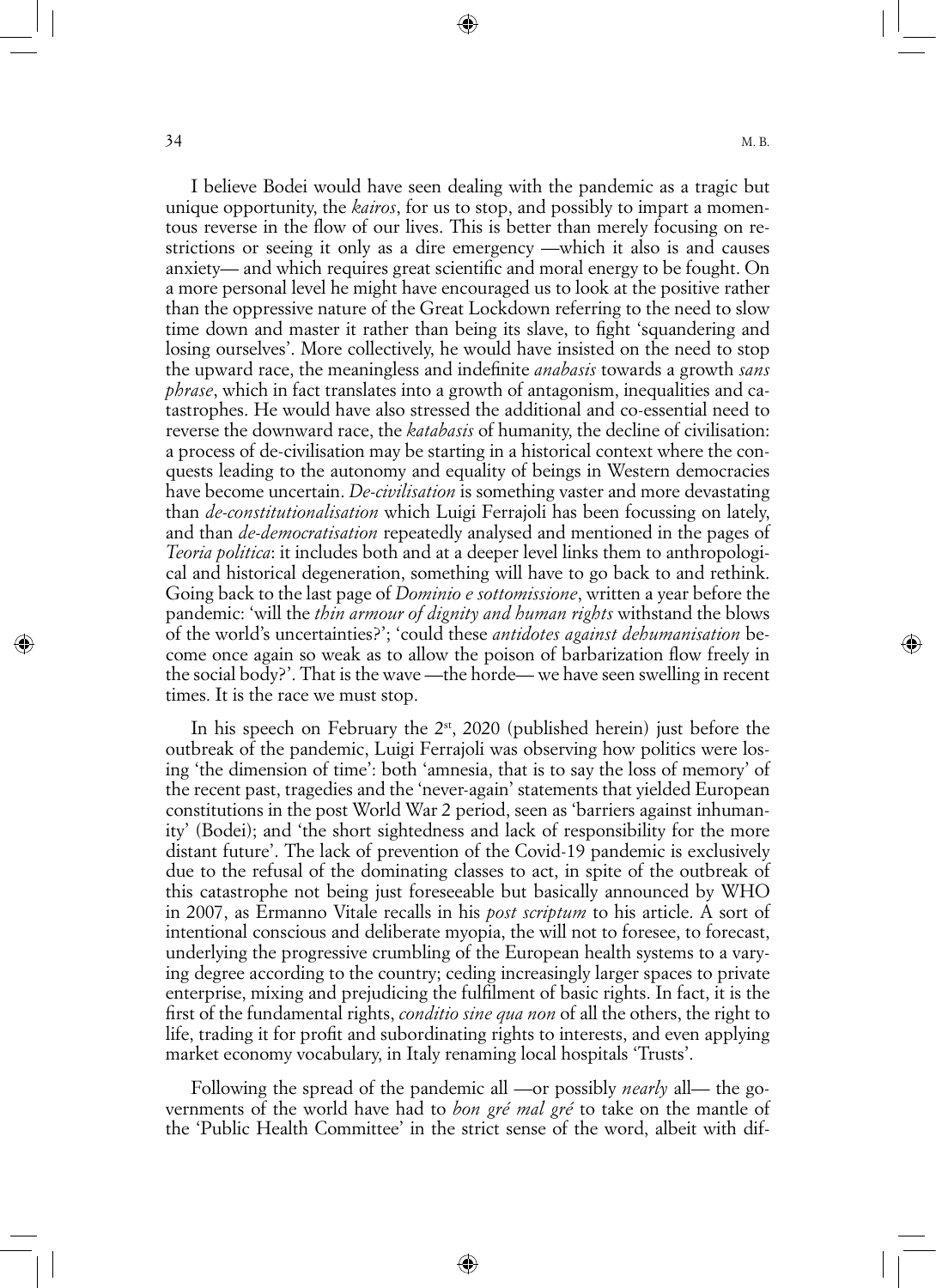ferent attitudes or even opposite positions and to different degrees. They ought to continue to be and behave like that even after the pandemic, that is if there is an after and if so when it will be, in the New Normal, if we will ever have a new normal and will be able to recognise it. The primacy of the public sector, reintroduced in times of crisis will have to fight the counter-restoration of private primacy, starting with 'public health'. Private interests do not guarantee public health: it is barbarism, anti-civilisation where health is only for those who can afford it. It is despicable that anyone can profit, make money, with activities required to satisfy rights. In the case of health it is really a case of 'your money or your life'. I would like to add that there should not be a postcode lottery by area, legal system or the whims of local powers in implementing fundamental goods and rights, although this may only apply to poor wretched Italy. If any constitutional reform is called for it is a radical counter reform of the Title Five of the Italian Constitution.

Other social rights should be treated just like public heath rights, both in theory and axiologically. Article 32 of the Italian Constitution reads health is 'a basic right of every person' (*fondamentale diritto dell'individuo*), as well as being a collective interest (*interesse della collettività)*. Let us re-read Norberto Bobbio: 'The hallmark of a social right is that it is recognised and defended not only in the prime interest of a single but also in the general interest of society the person belongs to. In fact it is in the interest of the community as a whole to have educated rather than illiterate citizens, employed rather than unemployed, in good rather than in bad health'.

Thus redefined, the notion of a 'social right' enshrines the paradigm of mutual involvement between individual and collective good. Accordingly, the fulfilment of a right is in the interest of each bearer of the right for others to have their same right recognised and fulfilled. Potentially it is a regulatory idea to rethink the criteria underlying communal living, redefining the covenant that governs cohabitation —in other words the Constitution. This also implies the ultimate *res publica* that becomes the *universitas* of 'inherent dignity and equal and inalienable' rights as stated in the 1948 Universal declaration of Human Rights, bearing an equal interest in their own and others' basic rights, of each and every person. This would apply to the entire human race if we were ever to introduce and apply a constitution of the earth, the Declaration Luigi Ferrajoli calls us to adopt as the shared meaning to save the human race from itself. Equality in fundamental rights is a specifically public sphere that involves both individual and collective interests. To remain as it is, this public sphere must be preserved, protected and *immunised* from the each and every private interest (*quod ad singulorum utilitatem*), which would undermine it. When using the word 'protected' it is not merely referring to a specific, practical, material interest or group of private interests, but from the primacy of private over public, the currently dominating model of life. We can all see what happened to the right to health but let us not forget what happened to the first and foremost social right, the right to work. Nor can we fail to remember the right to education currently subordinated to prevailing preference of 'professionalism' to the detriment of culture, and citizen education with the result of not knowing how to stem a wave of uneducated,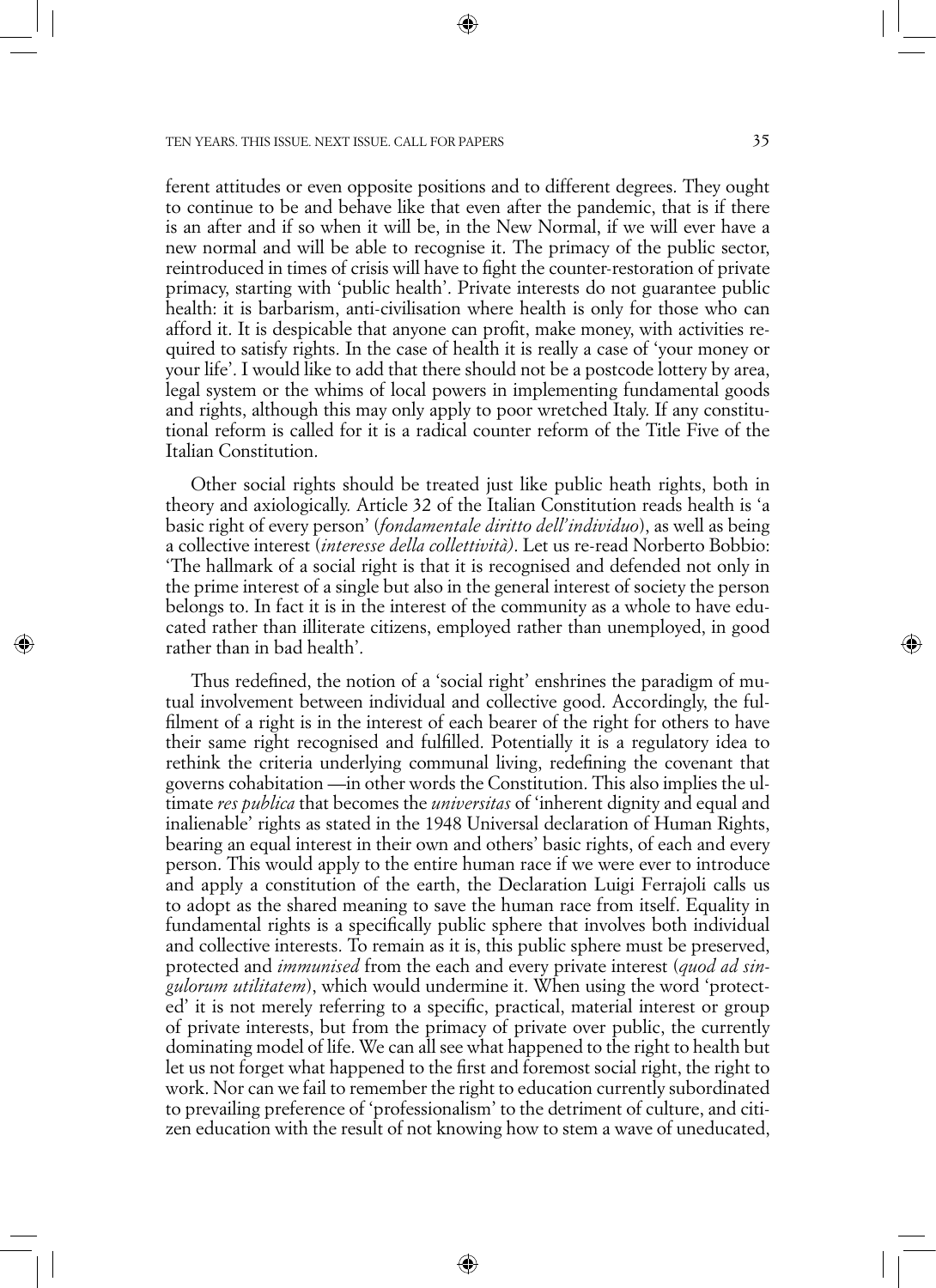unprepared citizens, prey to fraud, subject to the power of fakes, conquered by the increasingly widespread arrogance of ignorance. As Remo Bodei used to say 'in times such as ours, any opinion stakes unquestionable claims on truth and we witness the circulation of an aggressive self satisfied falsity'. I don't know whether 'and the truth shall make you free' but certainly falsity makes you a slave.

*Teoria politica* calls you to rethink social rights, an always complex and controversial issue, in the grey light of the pandemic; we call you to reprioritise social rights —as once laid out by Calamandrei— as the condition to actually enjoy the right to freedom —and in turn to enjoy political rights— from all points of view including those who oppose it. Once again let us turn to Bobbio: 'An educated person enjoys more freedom than an uneducated one'; a person who has a job more than an unemployed person, a healthy person more than a sick one'.

*Teoria politica* also calls to critically assess Luigi Ferrajoli's appeal to the need of public guarantee for 'fundamental goods', jointly with and at the same time as fundamental rights: common and essential goods such as air and water and more so the environmental crisis that highlighted the many specific forms. A public guarantee means reclaiming public rights and goods from the private sphere. The universal and free distribution of Covid 19 profit-free vaccines will be the first test case for the world's new direction.

All fundamental rights —such as freedom, political rights and future classes of rights, and not just the social ones— are rights that go against the market: you can't buy or sell, nor exchange and reify them. Such rights have to be free of profit, earnings, and private, particular exclusive advantages. These rights are outside the market spheres, they are unrecognised and disregarded by the market, by the borderless world of interests, and the prevailing life model. However, it is an unsustainable and self-destructing world: if the world, humankind wishes to have of chance of surviving it must stem, *confine the world of interests.* It must *confine the market.* Turn Ronald Reagan on his head: the market is not the solution, it is the problem.

Once again I refer you to Norberto Bobbio's simple, famous, disarming words: 'Political democracy has so far lived along side, or has had to live with the capitalist economic system. A system that only obeys the law of the market, which is per se amoral, based on demand and supply and on the ensuing commodification as long as someone is prepared to sell it and someone is prepared to buy it, whether it is your conscience, dignity, conscience, your body, an organ of your body, and why not [...] your vote too. A system whereby you can't tell what is indispensable and what is not'. 'What is the purchase of a vote compared to that of a woman's sexual organ or of illegal drugs or even the eye of a poor child?'. In an interview, Heinrich Böll said: 'if there is no force able to oppose market materialism —whatever market be it, religious, political or ideological then we will be open to selling ourselves or even our grandchildren too'. 'We have to honestly acknowledge that history has offered no other democracy except for the one linked to the market. However, we are also starting to realise that the embrace between the democratic political system and the capitalist economic one are both a source a death and death, vital and mortal'.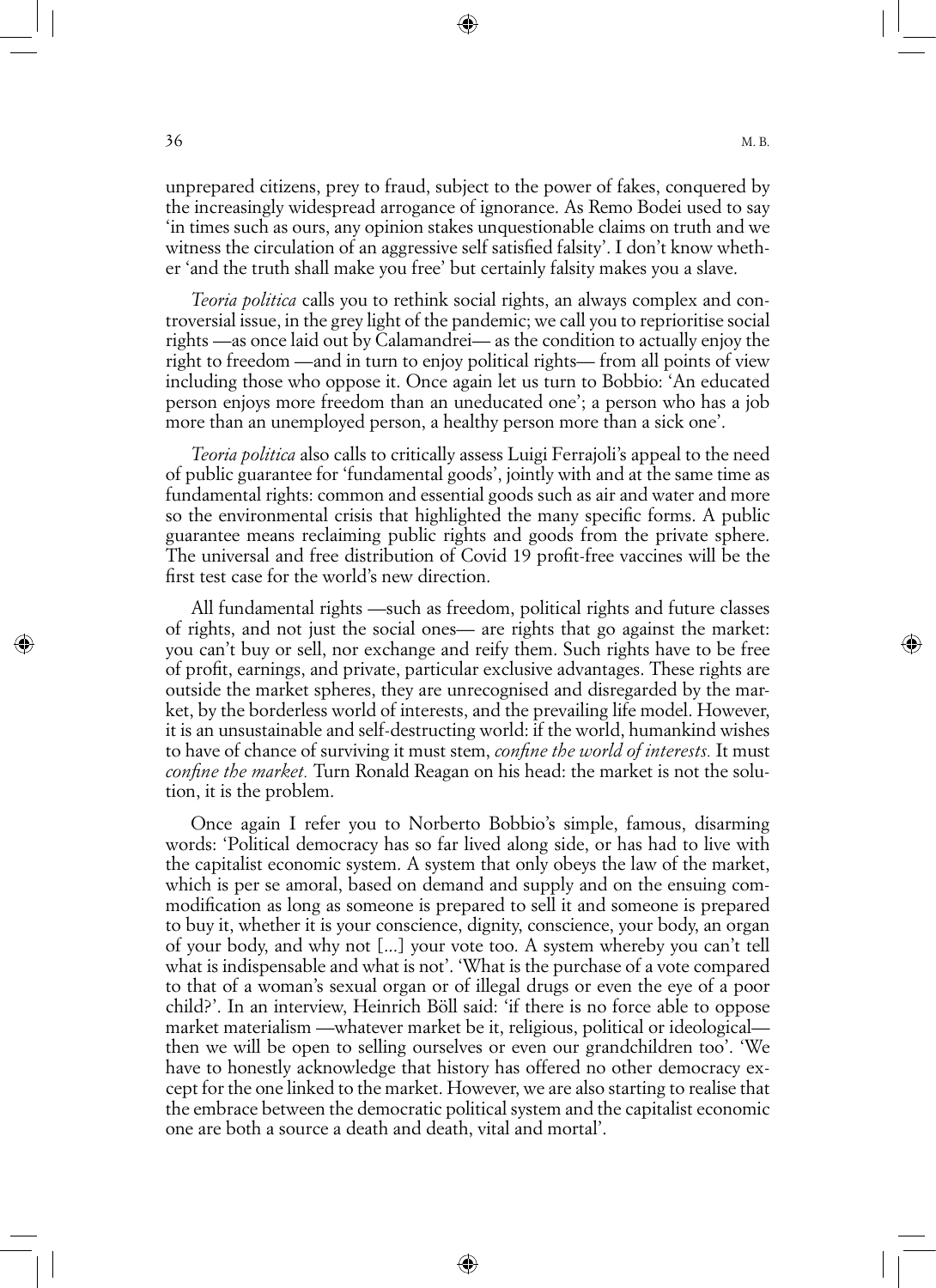*Teoria politica* calls on scholars from all walks of knowledge to consider the possibility of a *theory of the minimal market.* This does not necessarily imply or at least *not only,* not simply *envisaging the 'Maximal State'.* As Luigi Ferrajoli observes *now* everyone is turning to the Government as such and to its provisions, including the Minimal State standard bearers: 'everyone, including liberal anti-statists expect [the government] to provide literally everything: free treatment, unlimited money, saving lives, saving businesses, preventing contagion and economic recovery' However, if the world wishes to survive there needs to be a change in paradigm not simply a tug of war between State and market that in turn requires another mental framework, able to imagine other ways to reproduce lives, recovering lost forgotten or never activate or even repressed potentials the long of the winding path of human experience.

#### **Call for Papers**

The new series of *Teoria politica* is now ten years old. Our journal feels the urgent need to undergo a phase of renewal. Many contributors believe, first and foremost as citizens and secondly as researchers, that political rethinking and political research in the more general sense are required to address the deep changes on the political landscape. We are not afraid to use Aristotle's words in tune with our times: in the architectural sense, philosophy concerning humans. We therefore call on scholars and experts who have identified with the journal over time, to contribute to the redefinition, enrichment and start up of a new project, following the one drafted thirty five years ago and then ten years ago. We need a new research programme, or more simply said we need to identify the key issues in view of renewed research paths. We are suggesting to focus on our global fate as a starting point and horizon to help us rethink and consider.

#### **The world we don't want back and the world we wish for**

*Teoria politica* welcomes contributions of the following themes:

— private Sphere prevailing over the Public Sphere, economy prevailing over politics;

- global market and inequality;
- global misgovernment;
- de-civilisation, de-constitutionalise, de-democratise;
- dignity and Rights: a barrier against dehumanization;
- the idea of a super-national constitution;
- global emergencies call for global remedies;
- basic rights and goods;
- global institutions as guarantors;
- the priority of social rights;
- a minimal market theory;
- capitalism and democracy: a deadly embrace?
- how to go beyond capitalism?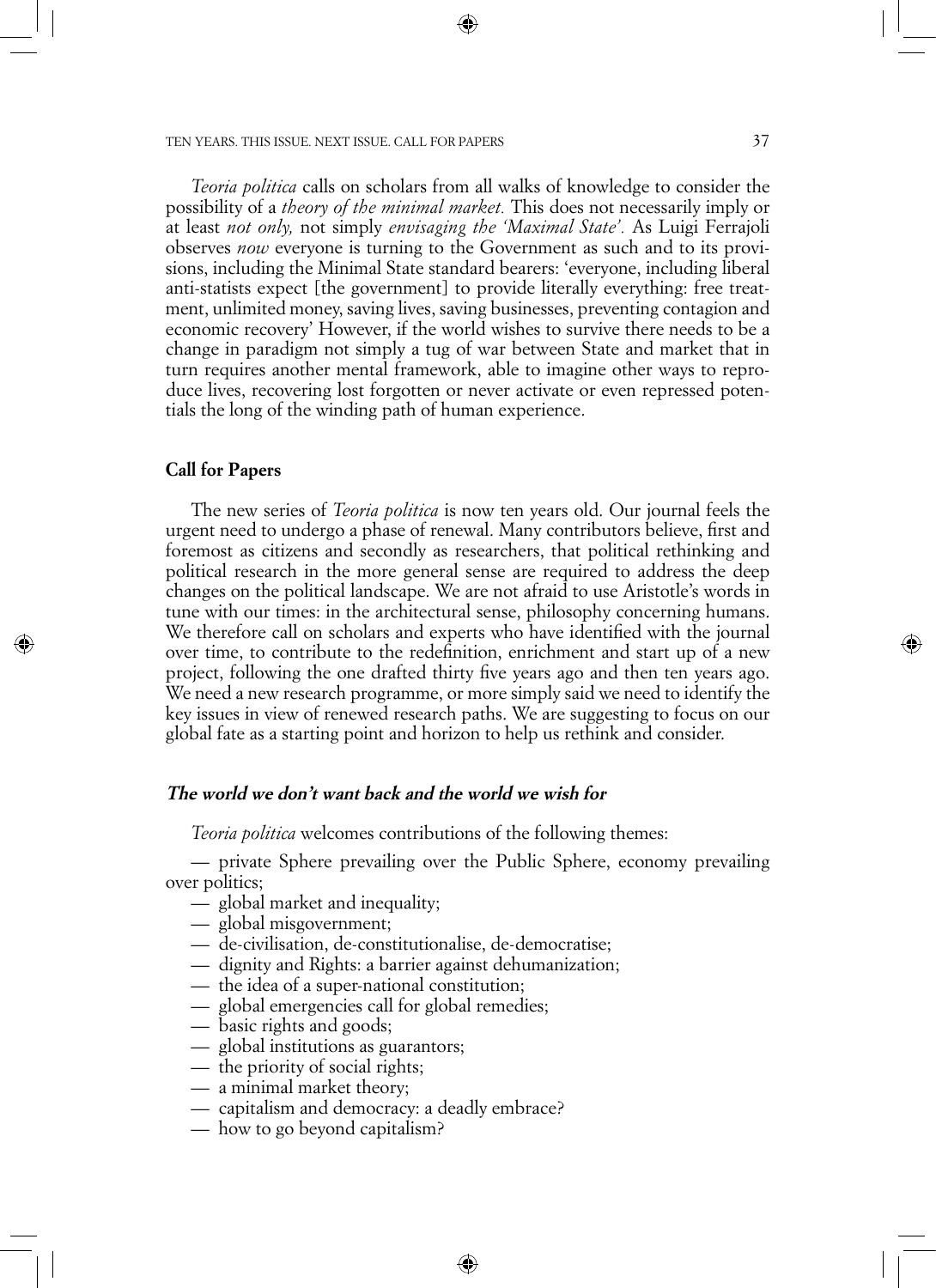Were we trusting would be naïve: the rotten, perverse, unsustainable world will probably return and will last for the time it will be granted given its blindness. Alternatively, future generations will learn how to take the Earth out of the dark cone of this other 'Eclipse of Reason' to quote Horkheimer, as quoted by Vitale, another eclipse after the terrible one that cast a shadow over the Twentieth Century? *Teoria politica* invites readers and contributors to persevere in their duty to exercise reason in the public sphere.

As we hand this volume well past its deadline, we hope the *tristitia temporum* will not further delay its publication.

M. B.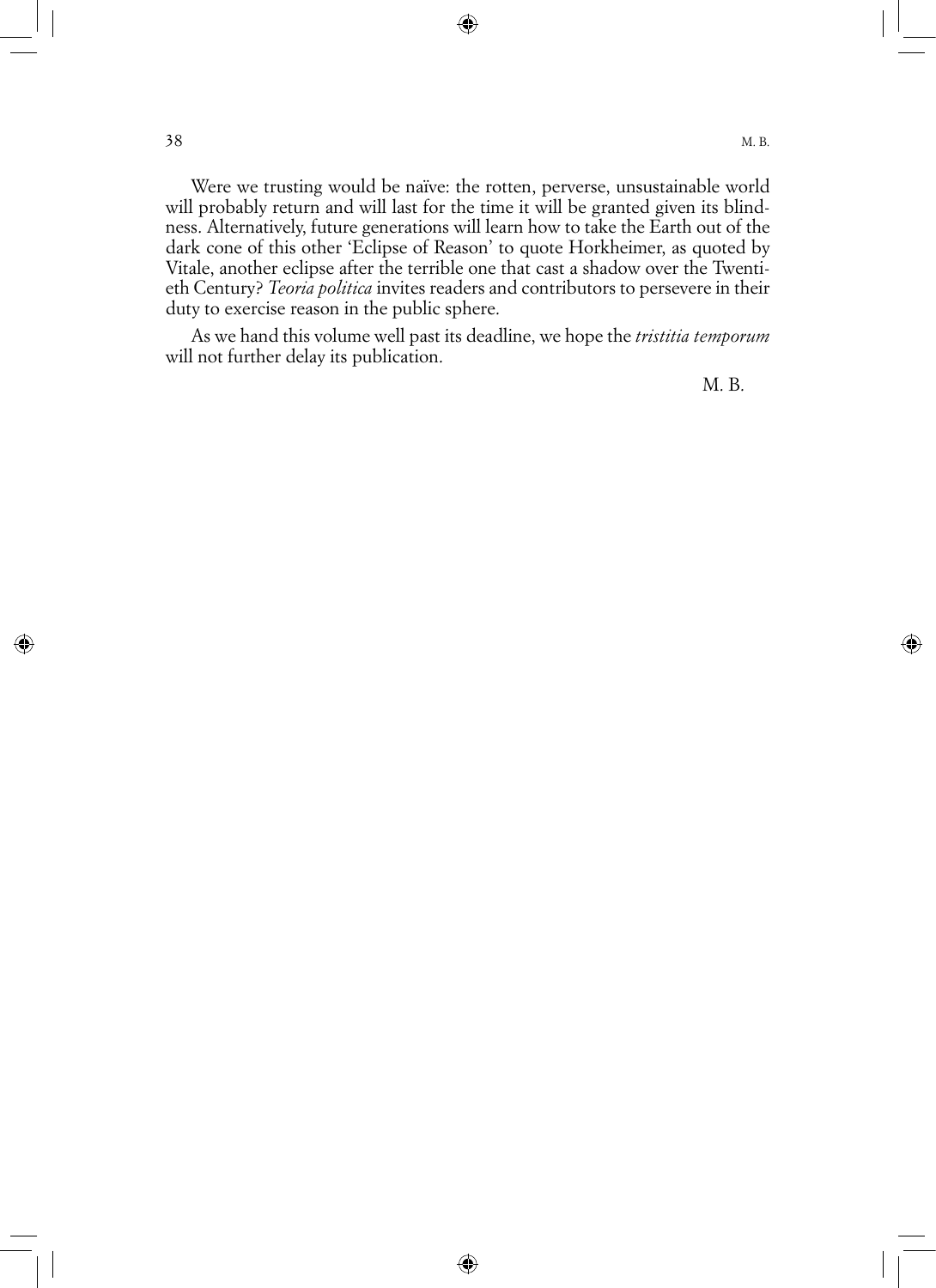*Luigi Ferrajoli* \*\*

#### **Abstract**

#### **Towards a Constitution of the Earth**

*This text is a revised and augmented version of a speech delivered in Rome on February 21, 2020, on the occasion of the inaugural assembly of the «Towards a Constitution of the Earth» movement. The speech begins by stating the global problems on whose solution the survival of humanity depends: climate change and its consequences; the renewed nuclear danger; the growth of inequalities; the abnormal dimensions of poverty, of deaths from hunger and lack of care, of the migrations of desperate people who try to escape these evils. To face these problems, it is pointed out that a supranational constitutionalism is necessary, capable of establishing principles and rules with universal validity to protect the fundamental rights of all the inhabitants of the planet, and to create global guarantee institutions that make them effective, such as a health service world, a world organization of work and education, a planetary public property, a global tax system. This «Constitution of the Earth» is presented as an expansion of the constitutional paradigm beyond the State, in three directions: towards a constitutionalism of international as well as national law, of private as well as public law, of fundamental goods as well as of fundamental rights. Only in this enlarged dimension would constitutionalism be able to face the environmental emergency, prevent new ecological catastrophes; the emergence of wars, terrorism and major crime, effectively banning weapons of all kinds; the social emergency, providing the means to heal inequalities, poverty, hunger and disease. In the Post scriptum, written in May 2020, the author indicates the immediate lessons that should be drawn from the COVID-19 pandemic: the irreplaceable value of public health, and the need for a strengthening and radical reform of the WHO and other possible world public institutions which should be responsible for a global governance of global danger.*

**Keywords:** Global Constitutionalism. Global Guarantee Institutions. Global Emergencies. Fundamental Rights. Fundamental Goods.

#### **1. Scetticismi e realismo. Tempi brevi e spazi ristretti delle politiche nazionali**

Ci sono problemi globali che non fanno parte dell'agenda politica dei governi nazionali, anche se dalla loro soluzione dipende la sopravvivenza dell'umanità: il

<sup>\*</sup> Testo della relazione introduttiva, con il titolo originario *Perché una Costituzione della Terra?*, pronunziata a nome del Comitato promotore della Scuola «Costituente Terra», all'assemblea svoltasi a Roma il 21 febbraio 2020.

<sup>\*\*</sup> Università di Roma Tre, *luigi.ferrajoli@uniroma3.it*.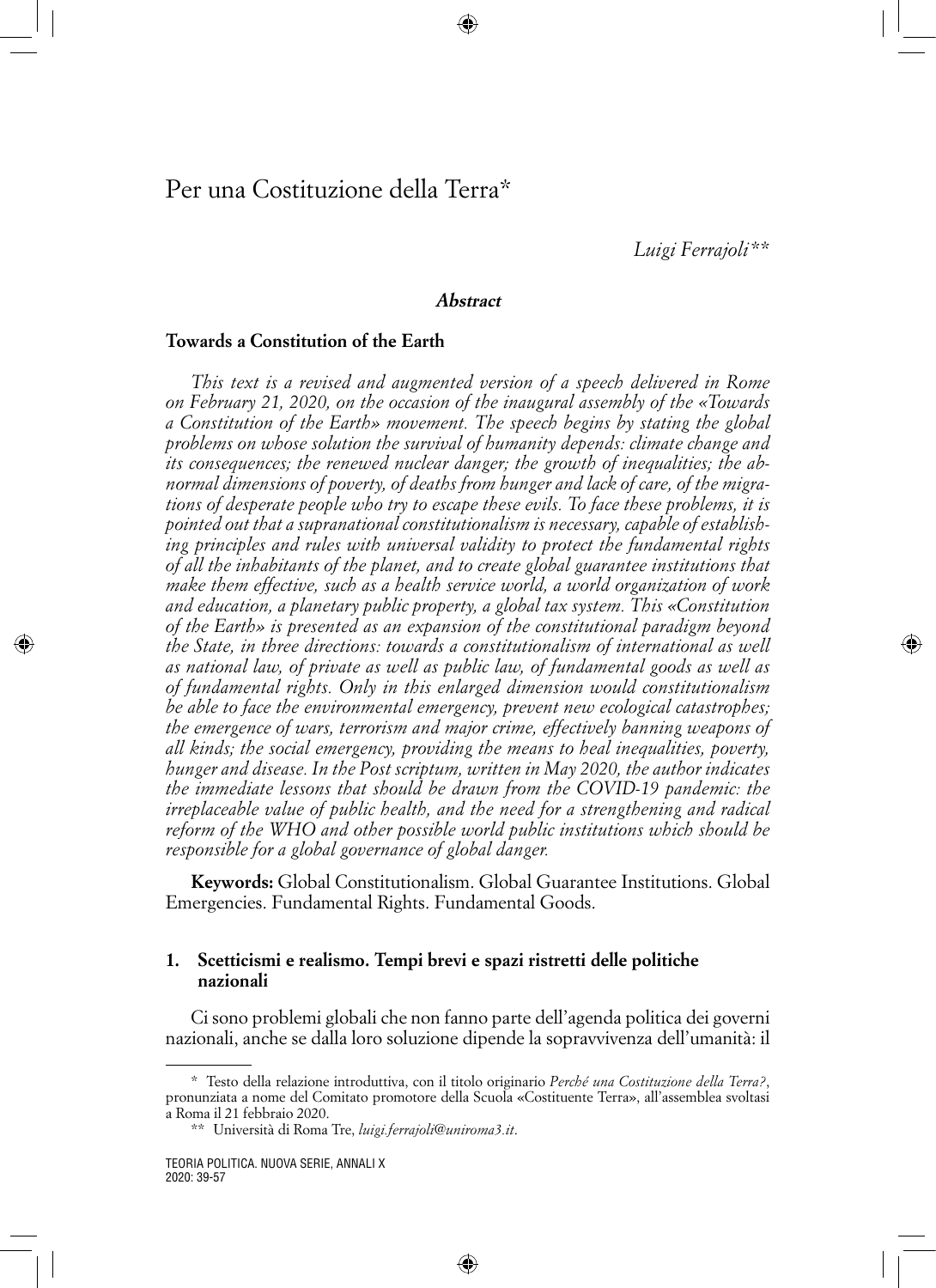40 Luigi Ferrajoli

salvataggio del pianeta dal riscaldamento climatico, i pericoli di conflitti nucleari, la crescita delle disuguaglianze e la morte ogni anno di milioni di persone per mancanza di alimentazione di base e di farmaci salva-vita, il dramma di centinaia di migliaia di migranti ciascuno dei quali fugge da uno di questi problemi irrisolti.

È da questa banale consapevolezza che è nata l'idea di dar vita a un movimento diretto a promuovere una Costituzione della Terra. Siamo ben consapevoli del fatto che questo progetto può apparire un'utopia, una proposta irrealistica e irrealizzabile. Come è possibile, in tempi come gli attuali, di crisi delle democrazie nazionali e di processi decostituenti anche nei paesi più avanzati, ipotizzare una democrazia cosmopolitica e una costituzione globale che accomuni centinaia di popoli diversi, talora tra loro in conflitto? Come è possibile che un simile patto possa essere condiviso da 196 Stati sovrani e da quei nuovi sovrani irresponsabili e invisibili nei quali si sono trasformati i mercati?

Ebbene, proprio gli argomenti scettici sottostanti a queste due domande —l'inesistenza di un popolo globale omogeneo e l'esistenza degli Stati sovrani sono a mio parere le ragioni principali a sostegno della necessità e dell'urgenza di un allargamento del paradigma costituzionale a livello internazionale. Contro la concezione nazionalista e identitaria della costituzione formulata da Carl Schmitt negli anni Trenta del secolo scorso e riproposta oggi dai tanti populismi e sovranismi, pensiamo infatti che la costituzione non consista nell'espressione dell'«identità» e dell'«unità del popolo come totalità politica» 1 . Essa è al contrario un patto di convivenza pacifica tra differenti e disuguali: un patto di non aggressione tra differenti e un patto di mutuo soccorso tra disuguali. Per questo è tanto più legittima, necessaria ed urgente quanto maggiori sono le differenze di identità personali che ha il compito di tutelare e le disuguaglianze materiali che è chiamata a ridurre. Una costituzione, in breve, è legittima e democratica non perché voluta da tutti, ma perché garantisce tutti. È d'altro canto evidente che 7 miliardi e 700 milioni di persone, 196 Stati sovrani dieci dei quali dotati di armamenti nucleari, un capitalismo vorace e predatorio e un sistema industriale ecologicamente insostenibile non possono a lungo sopravvivere senza andare incontro alla devastazione del pianeta, alla crescita delle disuguaglianze e della povertà e, insieme, dei razzismi, dei fondamentalismi e della criminalità.

Si capisce come di fronte a queste sfide globali alla ragione giuridica e politica, le politiche degli Stati nazionali siano inadeguate e impotenti. Sono sconcertanti la loro inerzia e il loro silenzio intorno alle catastrofi umanitarie, alle guerre e alle minacce di disastri ecologici dai quali, tra l'altro, fuggono le masse di migranti che le nostre inutili leggi e le nostre frontiere militarizzate non sono in grado di arrestare. Certamente questa inadeguatezza delle politiche nazionali si spiega anche con la loro subalternità all'economia generata dalla corruzione, dai conflitti di interesse e dalle pressioni lobbistiche. Ma essa dipende soprattutto da due gravi aporie che investono la democrazia politica, legate entrambe al rapporto delle politiche nazionali da un lato con il tempo e dall'altro con lo spazio.

<sup>1</sup> Schmitt, 1981: 135 e 241.